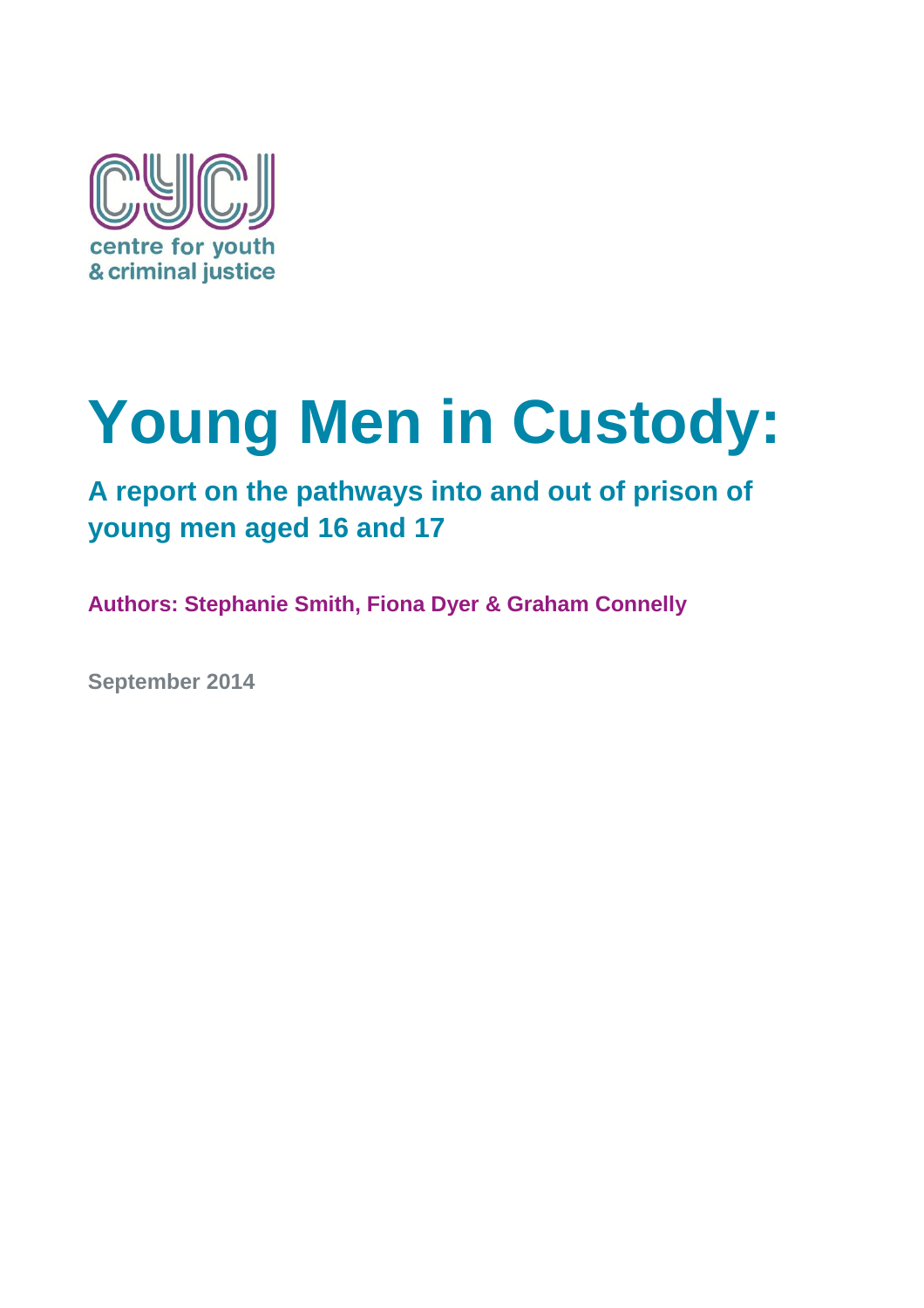## **Acknowledgements**

We acknowledge the significant help provided by the Governor of HMYOI Polmont, Sue Brookes, and her staff, in particular Hazel Mehta and Peter Russell (SPS).

We are also grateful to the staff of Barnardo's Plan B for helping us to explain the background to the young people and supporting our access to them.

Lastly, we pay tribute to the young people who allowed us access to their files, to those who answered our questions so willingly on the understanding that sharing their experiences should lead to making things better for others. We wish them well.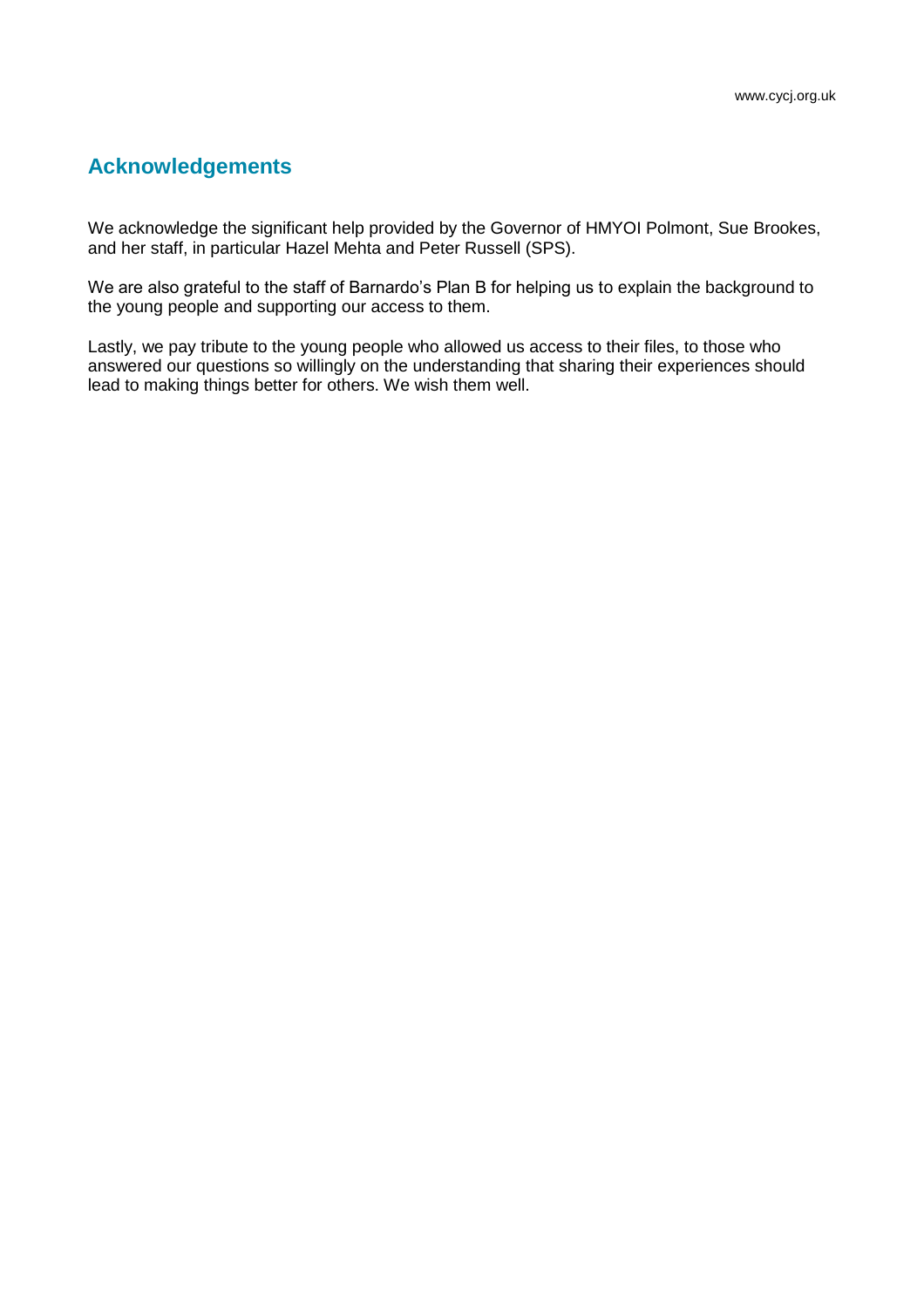## **Contents**

<span id="page-2-0"></span>

| $\mathbf 1$   |     |  |  |  |
|---------------|-----|--|--|--|
|               | 1.1 |  |  |  |
|               | 1.2 |  |  |  |
|               | 1.3 |  |  |  |
| $\mathcal{P}$ |     |  |  |  |
|               | 2.1 |  |  |  |
|               | 2.2 |  |  |  |
| 3             |     |  |  |  |
|               | 3.1 |  |  |  |
|               | 3.2 |  |  |  |
| 4             |     |  |  |  |
|               | 4.1 |  |  |  |
|               | 4.2 |  |  |  |
| 5             |     |  |  |  |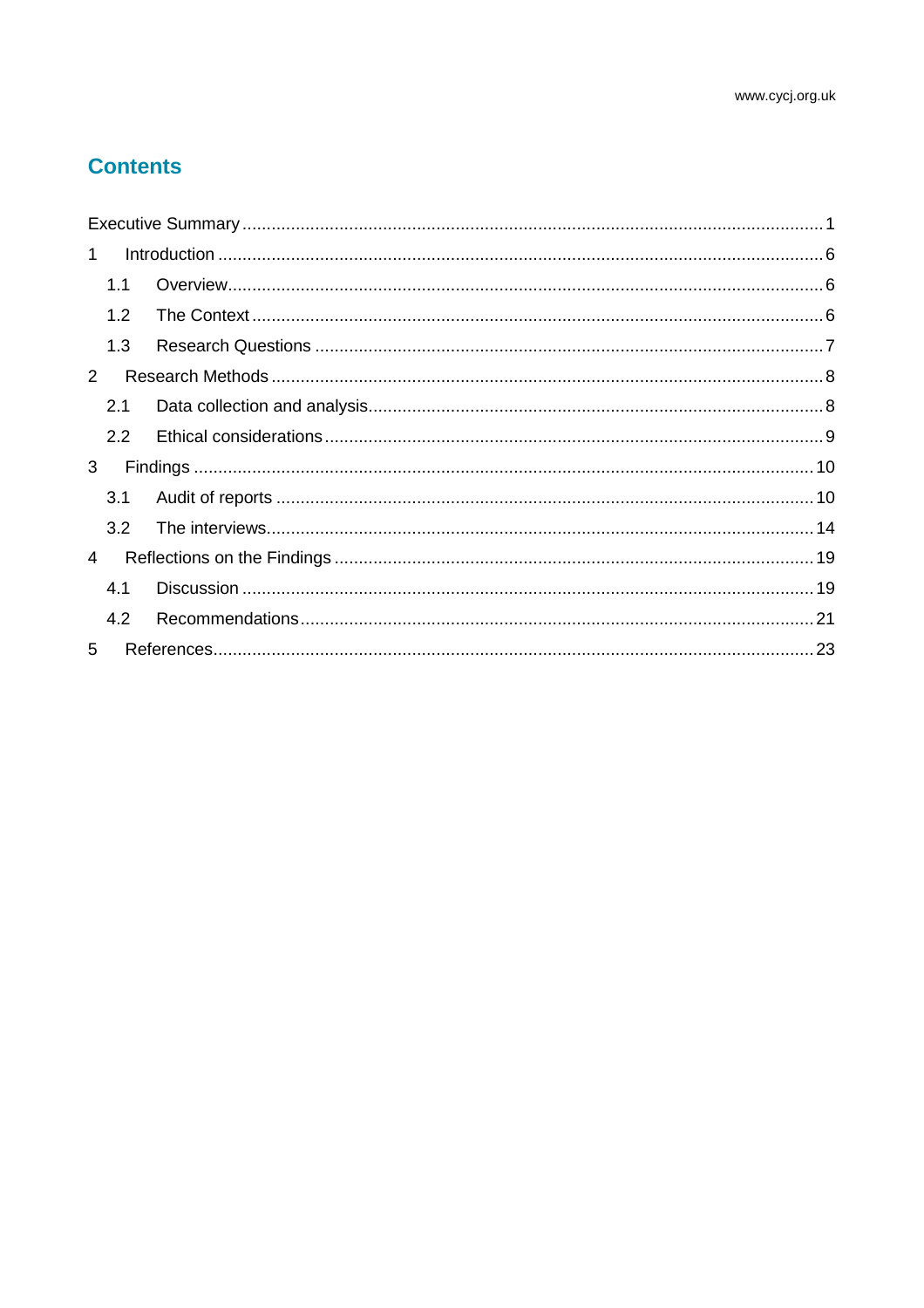## **Executive Summary**

#### **Background**

The Centre for Youth & Criminal Justice (CYCJ) was invited to undertake research to look at the pathways of young men under 18 currently in custody as identified in the action plan of the Reintegration & Transition Champions Group for the purpose of improving practice through knowledge exchange and reducing the number of young people in custody.

This report draws together the findings of a review of mainly prison psychology files, along with some social work reports, for a total of 125 young men. These young men were aged 16 to 17 at the time of entering HMYOI Polmont during the year prior to data collection (October 2012 to September 2013) and semi-structured interviews were carried out with 11 young men who were serving sentences at the time of the data collection.

#### **Research questions**

The broad purpose of the research was to examine young men's journeys into and out of custody. This involved exploring four key research questions:

- 1. What do the reports about young men serving sentences in HMYOI Polmont reveal about their pathways into and out of custody?
- 2. Were options other than custody considered for young men aged 16 and 17 who end up in a young offender's institution?
- 3. What types of support were made available to young people before entering and while in HMYOI Polmont?
- 4. What are the young men's attitudes to, and perceptions of, their pathways into and out of custody?

#### **Profile of the participants**

The 125 young men included in the research sample had all been serving a sentence in HMYOI Polmont at some point between November 2012 and the end of October 2013. Each of the young men was between the ages of 16 and 17 when he began his sentence.

Prior to sentencing, young men came from 22 of Scotland's 32 local authorities,<sup>1</sup> with the majority originating from: Glasgow (18%; n=22); North Lanarkshire (14%; n=17); Edinburgh (12%; n=15); Aberdeen (10%; n=12); Dundee (10%; n=12); and, Renfrewshire (9%; n=11). While these naturally tend to represent the larger city areas, or built-up conurbations, comparison with population estimates<sup>2</sup> suggests that all of these areas had a higher proportion of young people entering prison than their population would suggest. For example, while Dundee and Aberdeen

 $\overline{\phantom{a}}$ 

 $1$  One report did not specify a local authority for a young man.

 $2^2$  GRO(S) mid-year population estimates, 2012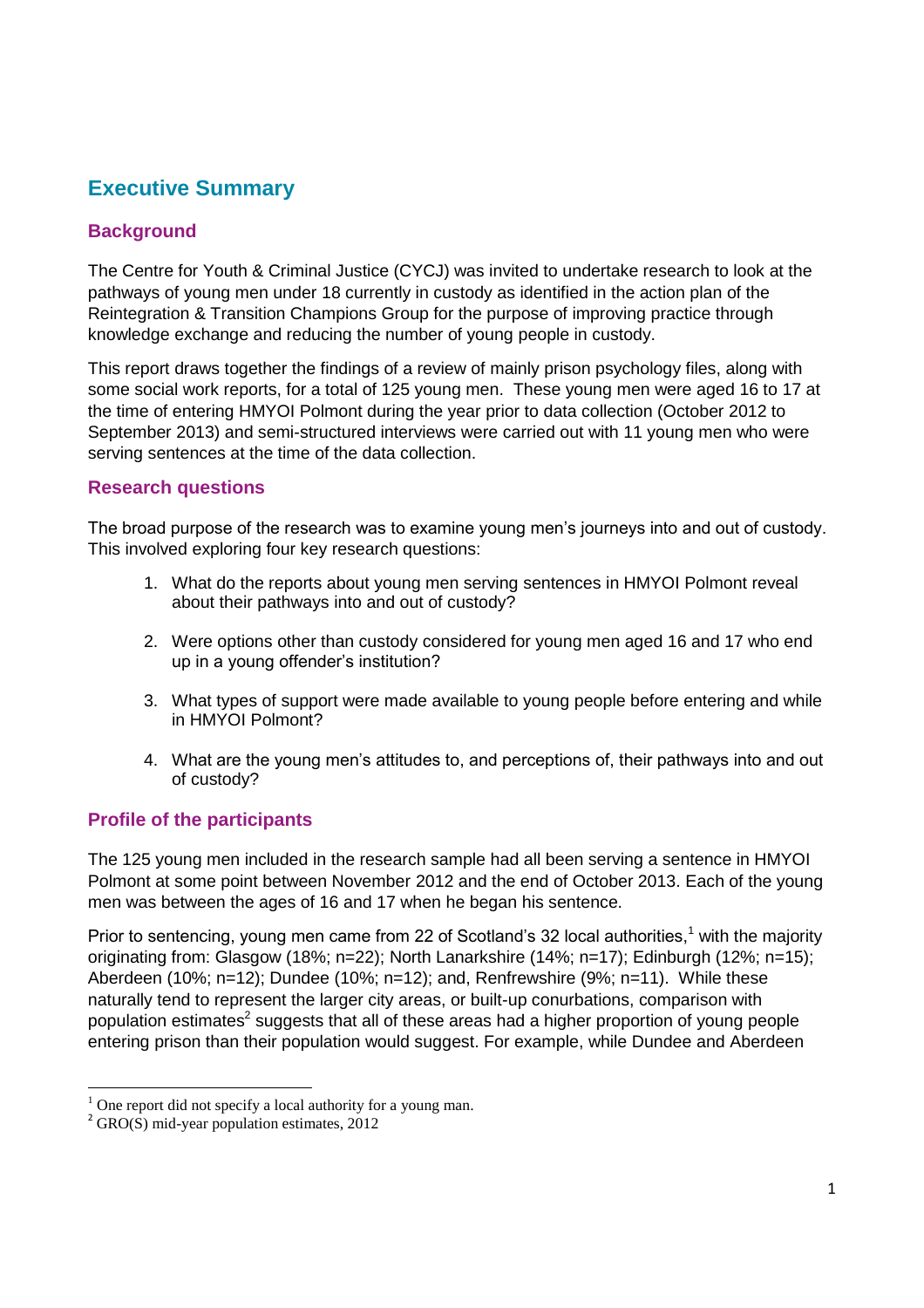both represented 10% of the young men in the audit, they only make up 2.7% and 3.5% respectively of all 16 and 17 year olds in Scotland.

#### **Key findings**

*The review of the files of the 125 young men provided the following findings:*

**Characteristics of the young men**

- Their offences were most likely to be violent in nature, in 71% of cases.
- A large proportion (86%) received a short-term sentence (of less than four years) and would normally be eligible for unconditional release after serving half of the sentence.
- At least two-thirds of the young men had previous involvement with the Children's Hearing System; further in 18% of cases the young men's reports did not record whether or not they had such contact.
- For at least 66% of the young men their current time in Polmont was their first experience of custody, but in 20% of the young men's reports it was not recorded whether or not this was their first experience of custody.
- Where information on the alternatives to custody for the young men had been offered and this was recorded in their reports (in only 18% of cases) the alternatives included: community payback orders; fines; supervision orders and restriction of liberty orders.

#### **Support network**

- More than half of the young men's reports indicated previous involvement with social work (57%), while 22% indicated no previous involvement and 26% did not record this information.
- In most cases (91%) it was not clear from the reports whether the young people were receiving support from a social worker whilst in custody. But in 6% of cases it was noted that social work support was being provided whilst in custody.
- While 6% of reports specifically indicated that through-care provisions were in place, in 59% of cases there was no specific reference to through-care.
- Where sources of support were noted in reports (these were not noted in 27% of cases), the young men's mothers were the main support for 34%. Other sources of support came from fathers, step-parents, and the wider network of relatives, friends and girlfriends.
- Nearly half of the young men (49%) were residing with their parent(s) prior to entering custody.
- A majority (59%) of the young men in the sample intended to go home to live with their parent following their release.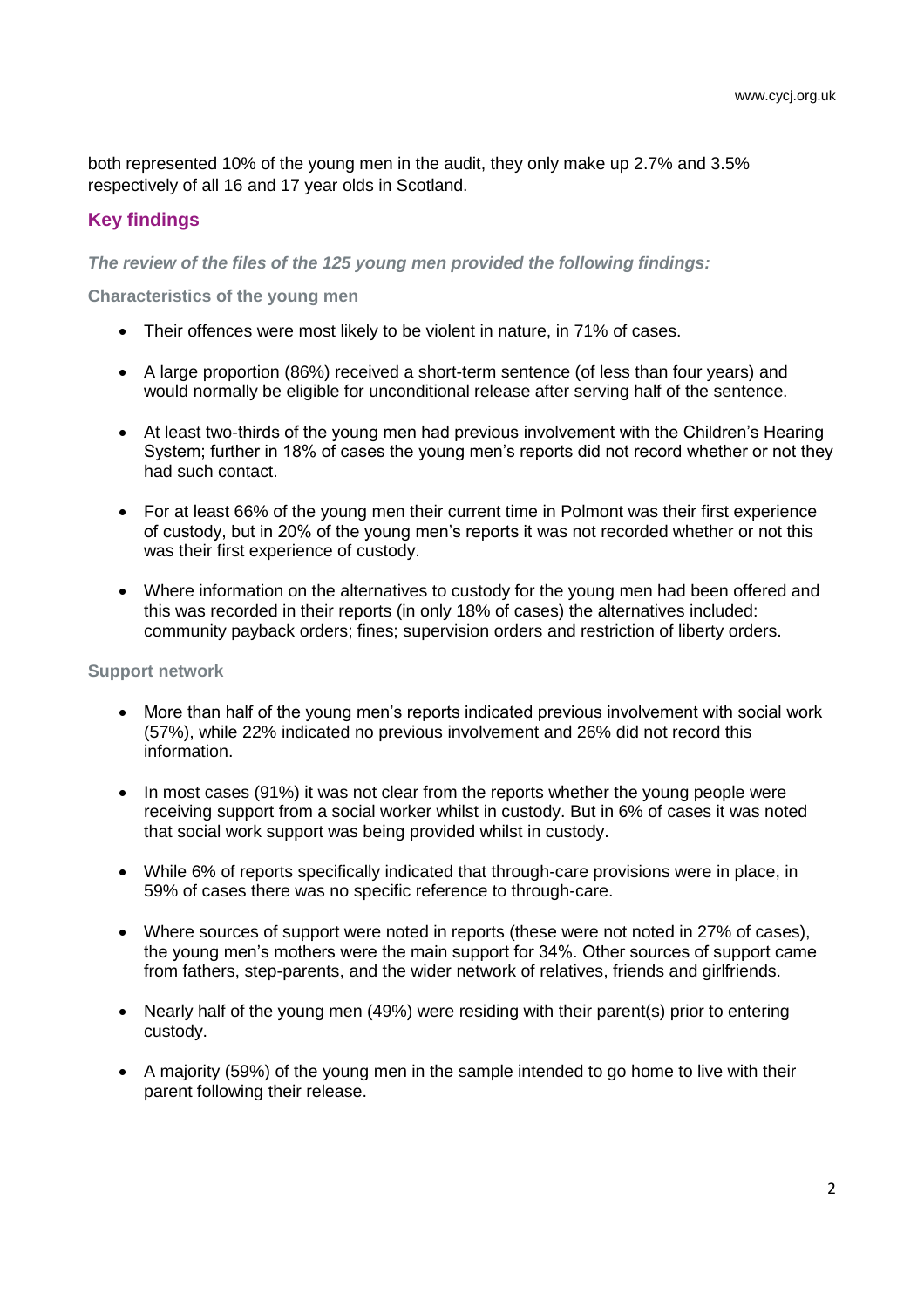#### **Health-related findings**

- The majority of reports (64%) cited that the young men had no health problems while the most commonly cited health problem was ADHD (14%), followed by depression (6%).
- Reports indicated that 88% of young men did not display a risk of suicide prior to custody, and a similar proportion (90%) did not display such a risk in custody.
- Reports specified that 82% of the young men did not engage in self-harm; although 14% had at least one self-harming episode prior to custody.
- According to their reports 59% of the young men had experienced significant past trauma. The most commonly reported sources of significant trauma were: domestic violence in the home; death of a parent(s); and the separation of parents.
- In 21 cases (17%) reports indicated the young men did not use alcohol prior to custody, and in 25 cases (20%) the young men were reported not to use illicit drugs.
- More than half of the young men (53%) were reported to drink alcohol regularly, while 48% were reported to be regular users of illicit drugs.

#### **Education, employment and training**

- In half of the reports, it was not clear whether the young men were still in formal education or at what age they had stopped attending school. But almost one-third (29%) of the young men had left school aged 16 or older.
- At least 80% of the young men had experienced exclusion from school, whilst in 20% of cases there was no mention of this.
- One-third of young men had educational qualifications listed but for 67% of the young men it was specifically stated that they had no educational qualifications.
- Around 35% of reports indicated young men had previously undergone some form of employment or training whilst 61% of reports indicated young men had no previous employment or training.

#### *The interviews with 11 young men provided the following additional findings:*

 Seven expressed a lack of clarity or understanding about the reasons for their sentence. Further, nine young men indicated they did not receive any information about what prison would be like:

> "*Because I had already done a sentence I started a year ago and I didn't expect it I went up to court four times and they said if I had good behaviour I would get a community payback order. I went up on the fourth time and I was still on good behaviour but he said, 'No, twelve months'."*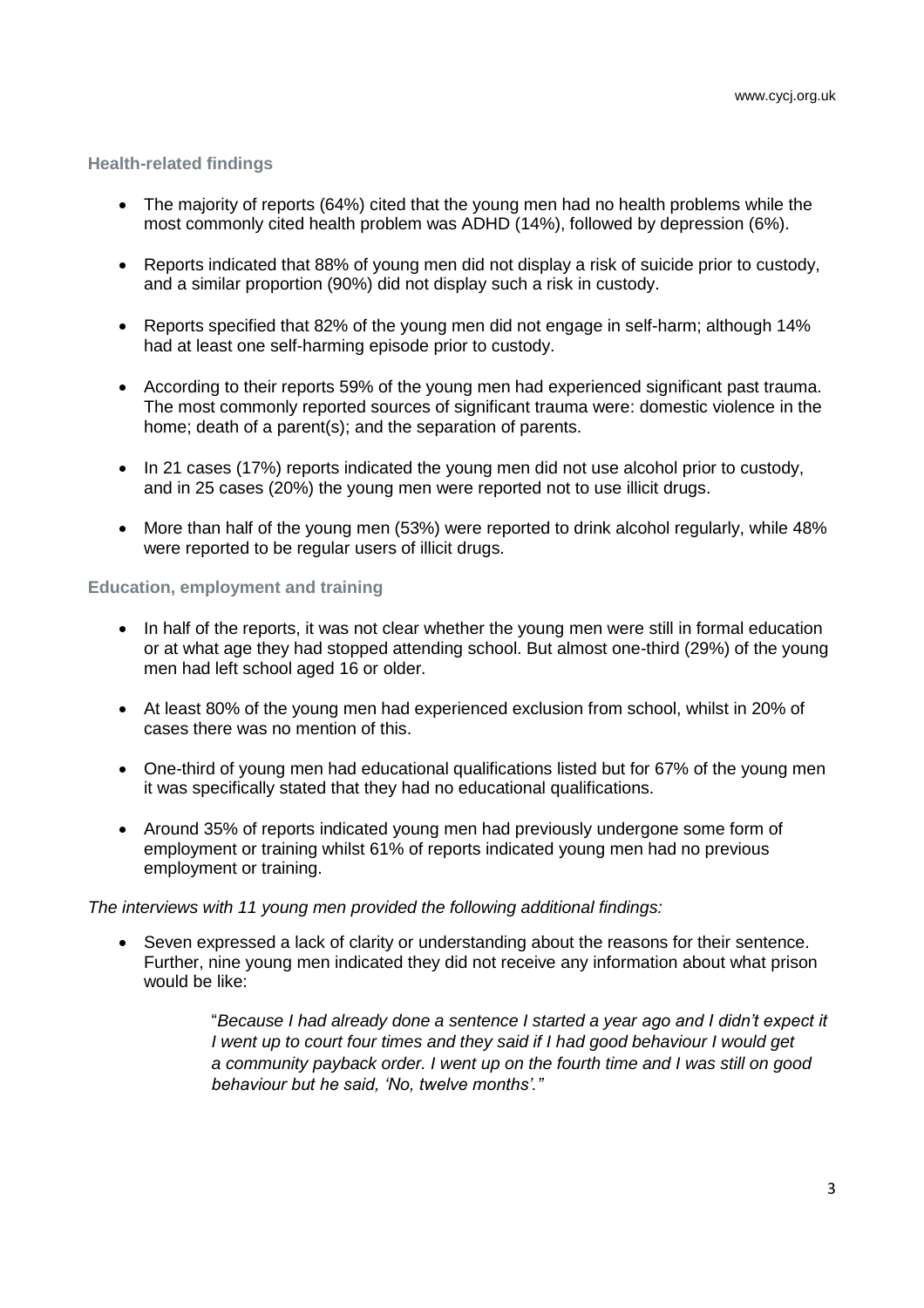Five young men interviewed expressed a negative attitude towards being offered an alternative to custody, three noted reservations to taking an alternative, and three said they would have taken an alternative without reservations:

 *"They tried to give me a community pay-back order but I just refused it… I've been locked up most of my life so I'm used to being locked up. Jail doesn't bother me I'm in that routine now where I've always been in trouble from a young age, so it doesn't really bother me"*

 Two young men cited positive attitudes towards their social worker and anticipated continued support upon release; two cited positive attitudes but reservations about continued support; four cited negative attitudes and anticipated no envisaged future support; and three were unclear about both their attitudes and perceptions of future support.

 *"Yes [I had] a nice social worker. When I get out I'll be going to see her and she said she's going to work with me again"*

 All of the interviewees had been excluded from school and the majority of young men also noted that they did not attend school very often when they were enrolled. There were a variety of barriers to attending school, relating both to difficulties in engaging with learning and also to behavioural difficulties.

 "*I got chucked out just before they were doing exams. [Residential school] was good for work experience. They would get you work like that but then obviously I got secured and remanded 'til I was 16 and then they put me in here"*

 There was variation in the level of importance assigned to having a plan following completion of sentence. Two young men felt it was 'very important' or 'really important' and two felt it was 'quite important'.

 *"[A plan is] quite important. I always need to be one step ahead. If I don't do it, stuff will just pop in my head and I'll go and do that instead"*

#### **Recommendations**

- **1.** It is important that criminal justice social work reports are available to prison staff, and therefore that they follow young people to prison, so that there is continuity in maintaining future planning which in many cases will include previously agreed pathways plans for through-care and support arrangements for ambitions in education and employment.
- **2.** There is a need to ensure clear information is available for young people about court processes beforehand, and reasons should be given to explain sentencing after the court experience. This could be supported by the development of resources to explain court processes, such as the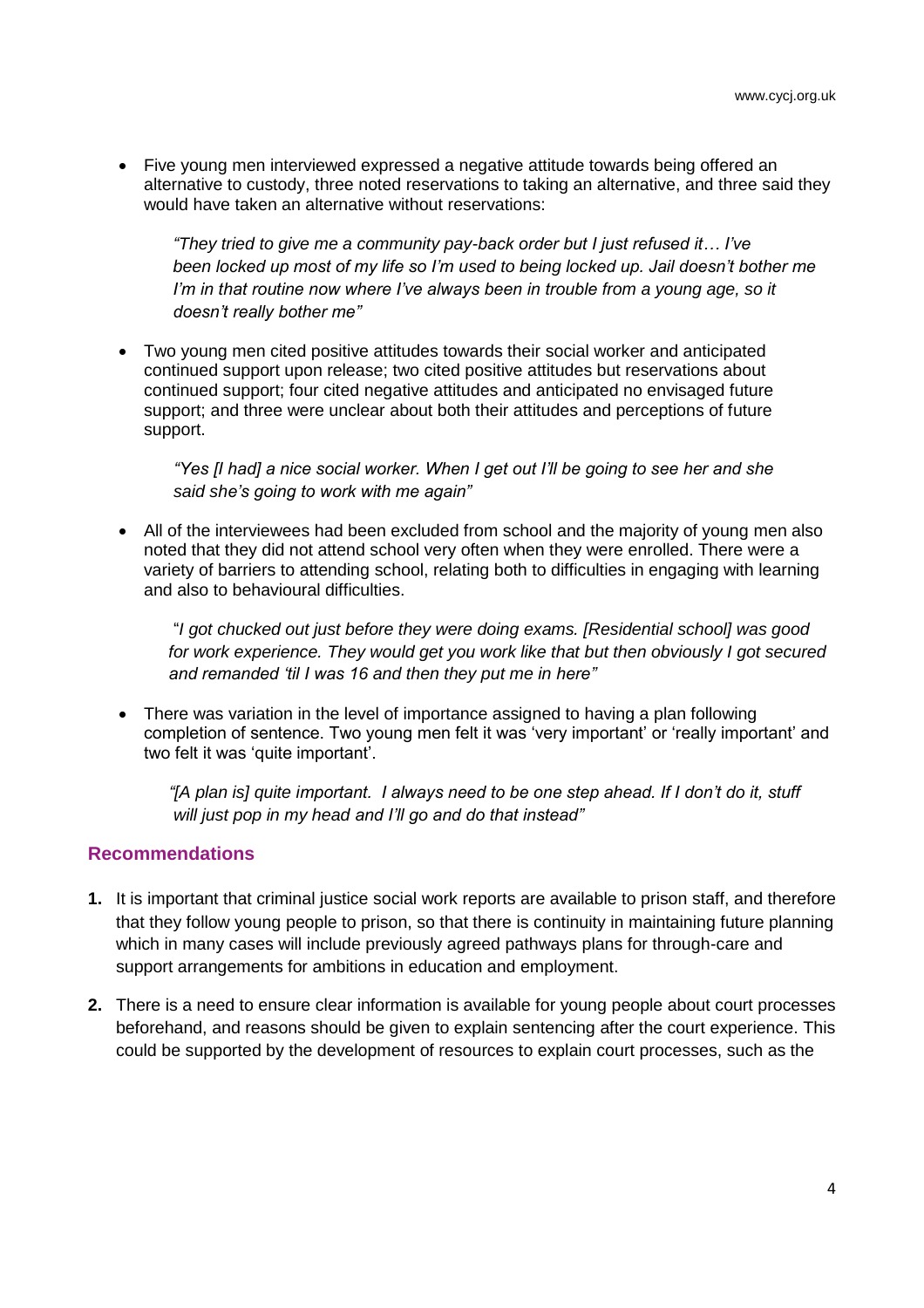through-care process map<sup>3</sup>. Such resources could then be used as a prompt for discussion in supervision sessions.

- **3.** All Court reports should offer alternatives to custody for consideration. There is a need for more discussion among stakeholders about the value to society of developing more and a greater range of alternatives to custodial sentences. It is also important to address the very real fears young people have about failing to complete alternatives and the value they place on the structure and predictability of prison. Community-based alternatives to custody need a high investment in individually tailored support.
- **4.** Having continuity of support from a social worker for the duration of the sentence should be an important part of the rehabilitative process. There also needs to be continuity in planning which can take account of existing pathway plans and also the young person's developing views about housing, education and employment following the end of sentence. Given the importance of families as the main source of support for proportion of the young people, their needs should also be taken into account.
- **5.** Support for continuing engagement with education should be a priority for this group of young men, among whom a high proportion had negative school experiences. The finding that few of the young men we spoke to were openly hostile about learning, particularly if it was perceived as enjoyable and useful, is encouraging. If our interviewees are typical, this underlines the value of creative, and individually tailored, approaches to supporting learning.

 $\overline{a}$ 

<sup>3</sup> See: http://content.iriss.org.uk/throughcare/sw\_st\_01.php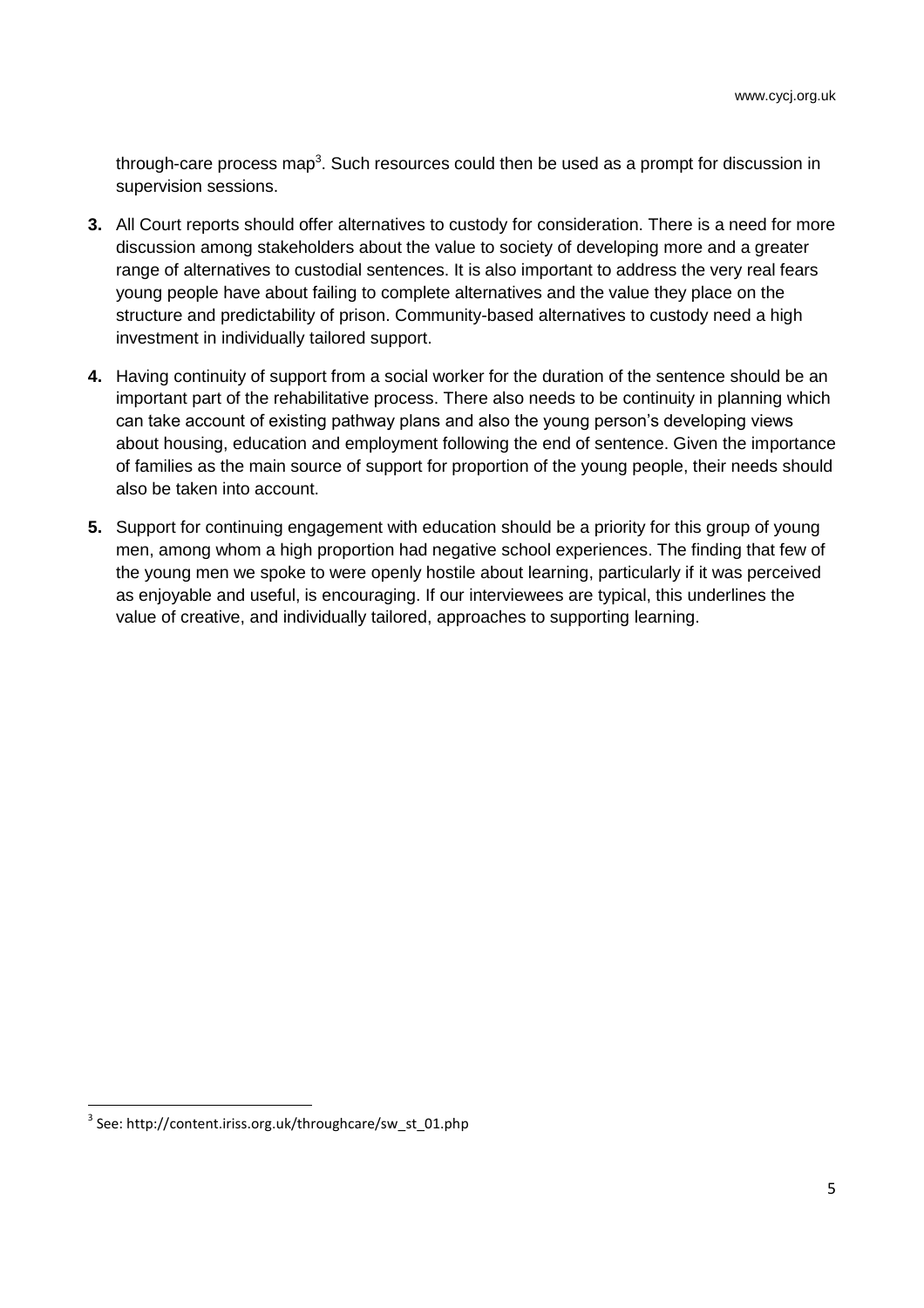## <span id="page-8-0"></span>**1 Introduction**

#### <span id="page-8-1"></span>**1.1 Overview**

The Centre for Youth & Criminal Justice (CYCJ) was invited to undertake research to look at the pathways of young men under 18 currently in custody as identified in the action plan of the Reintegration & Transition Champions Group for the purpose of improving social work practice through knowledge exchange and reducing the number of young people in custody.

According to Scottish Government legal advice: 'Alternatives to secure care and custody should always be considered and assessed as required under Section 97 of the Children's Hearing (Scotland) Act 2011. The majority of young people can be managed within a community based setting and this should be a priority. Alternatives to consider include Intensive Support and Monitoring (ISMS).The report writer and court social worker should ensure that they are aware of what alternatives to custody are available to their local authority/the local authority for which they are writing the report. These options should always be explored and assessed as a priority within all reports' (Scottish Government, 2011, p.6).

This report draws together the findings of a review of files (primarily prison psychology files, along with some social work reports) for a total of 125 young men who were aged 16 to 17 at the time of entering HMYOI Polmont during the year prior to data collection (October 2012 to September 2013). Semi-structured interviews were also carried out with 11 young men who were serving sentences at the time of the data collection.

An early version of this report was circulated to a limited number of key stakeholders for comment during May 2014. The final report is very little changed from the interim version: the text has been made clearer in a small number of places; additional use has been made of quotations from interviews with young people; and a section on the implications for practice has been added.

#### <span id="page-8-2"></span>**1.2 The Context**

Young men who are in prison are there for a variety of reasons and present with multiple issues and needs. Many have been involved in offending over a considerable period of time, while others have committed a serious offence that resulted in custody. Many have difficulties with substance misuse, mental health, and are not in employment or training.

Research in this area highlights that many of the disadvantages young people faced before custody are compounded on release (e.g. offending behaviour, homelessness, substance misuse, low educational attainment, unemployment, ill health and family breakdown), resulting in them being more vulnerable and susceptible to reoffending (Hollingsworth, 2013).

For many years, there has been literature highlighting the need for local authorities and partners to do more to support young people as they leave custodial establishments (Bateman, Hazel and Wright, 2013). When no support is offered, or factors which led young people entering into custody in the first place are not addressed, there should be little surprise when they return to custody.

The Youth Justice Board (2005) emphasise the five pathways that underpin effective reintegration as being: accommodation; education, training and employment; health and substance misuse; the involvement of families and financial stability. These are the risk factors for many young people who enter custody which need to be addressed to prevent them returning once released.

Research suggests that reintegration strategies that produce the most favourable results are 'holistic' in nature (Bateman, Hazel and Wright, 2013). That is, reintegration strategies should focus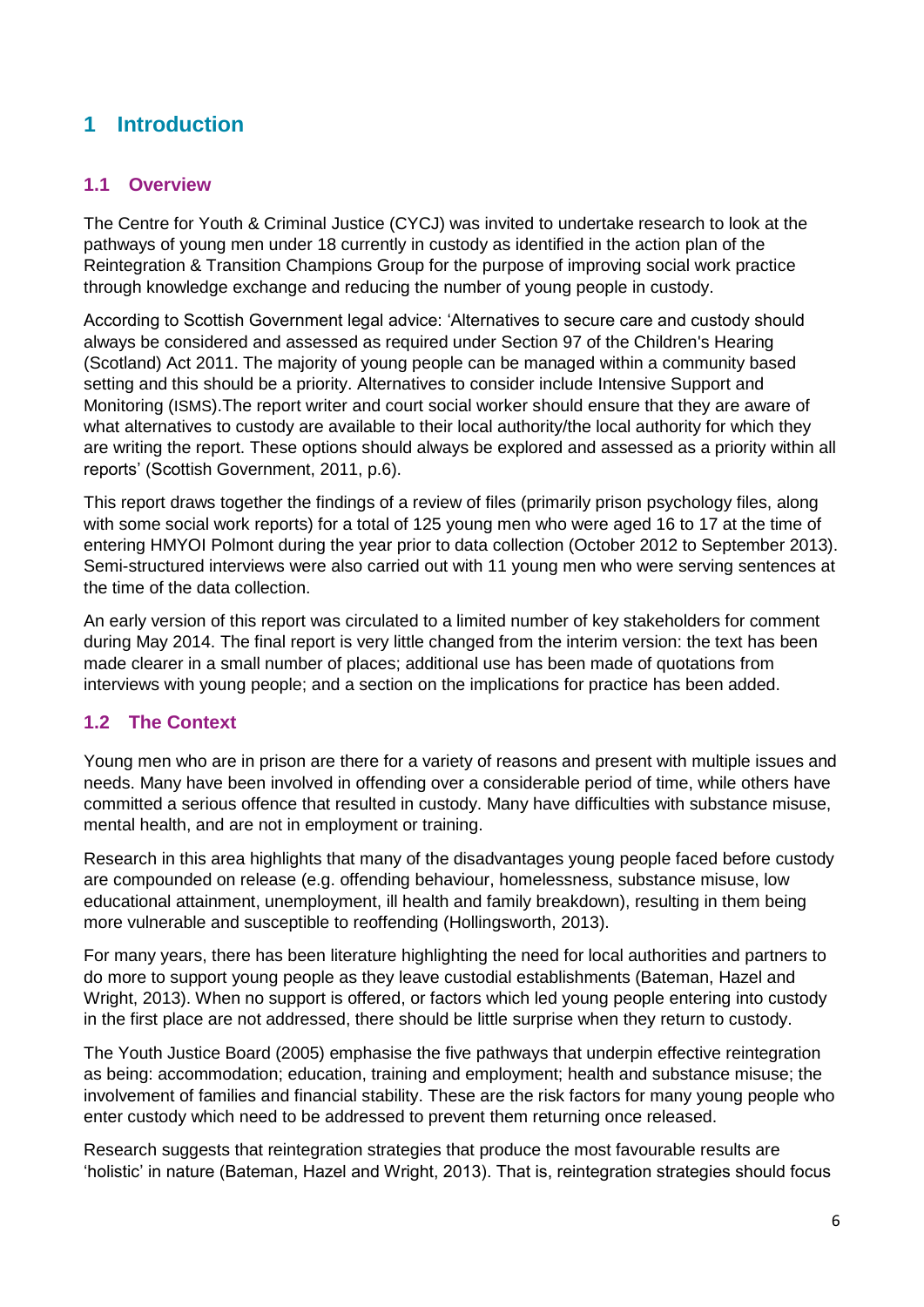on the whole range of individuals' needs and should be integrated with support provided whilst in the prison and in the community. This support is necessary not only in the early weeks of readjustment on release but also in the long term (Hollingsworth, 2013; Gray, 2011; Peters and Steinberg, 2000). Problematically, evidence suggests that young people who leave custody with a lack of resources and support have a higher risk of returning to custody, particularly when there is limited co-ordination between agencies (Griffiths, Dandurand and Murdoch, 2007). Employment or training also needs to be in place prior to their release to reduce the risk of reoffending (HM Inspectorate of Prisons, 2011). Research also suggests that most young people return to their family of origin on leaving secure care and prison establishments regardless of suitability (Gray, 2011).

Successful reintegration is essential for 'desistance', which can be defined as "…the long-term abstinence from criminal behaviour among those for whom offending had become a pattern of behaviour" (McNeill et al., 2012: p3). To create the right environment for desistance, and also a reduction in the number of young people returning to custody, it is important to focus on the future of young people and assess their strengths and needs, not just on their past behaviour. Interventions need to be dynamic and interactive in nature, focusing on the relationship between worker and young person to ensure engagement (Prior and Mason, 2010). Individualised approaches are needed that build on strengths rather than needs and risks (Weaver and McNeil, 2007) and that respects and fosters self-determination (McNeill, Farrall, Lightowler and Maruna, 2012).

#### <span id="page-9-0"></span>**1.3 Research questions**

The broad purpose of the research was to examine young men's journeys into and out of custody. This involved exploring four key research questions:

- 1. What do the psychology and social work reports about young men serving sentences in HMYOI Polmont reveal about their pathways into and out of custody?
- 2. Were options other than custody considered for young men aged 16 and 17 who end up in a young offender's institution?
- 3. What types of support were made available to young people before entering and while in HMYOI Polmont?
- 4. What are the young men's attitudes to, and perceptions of, their pathways into and out of custody?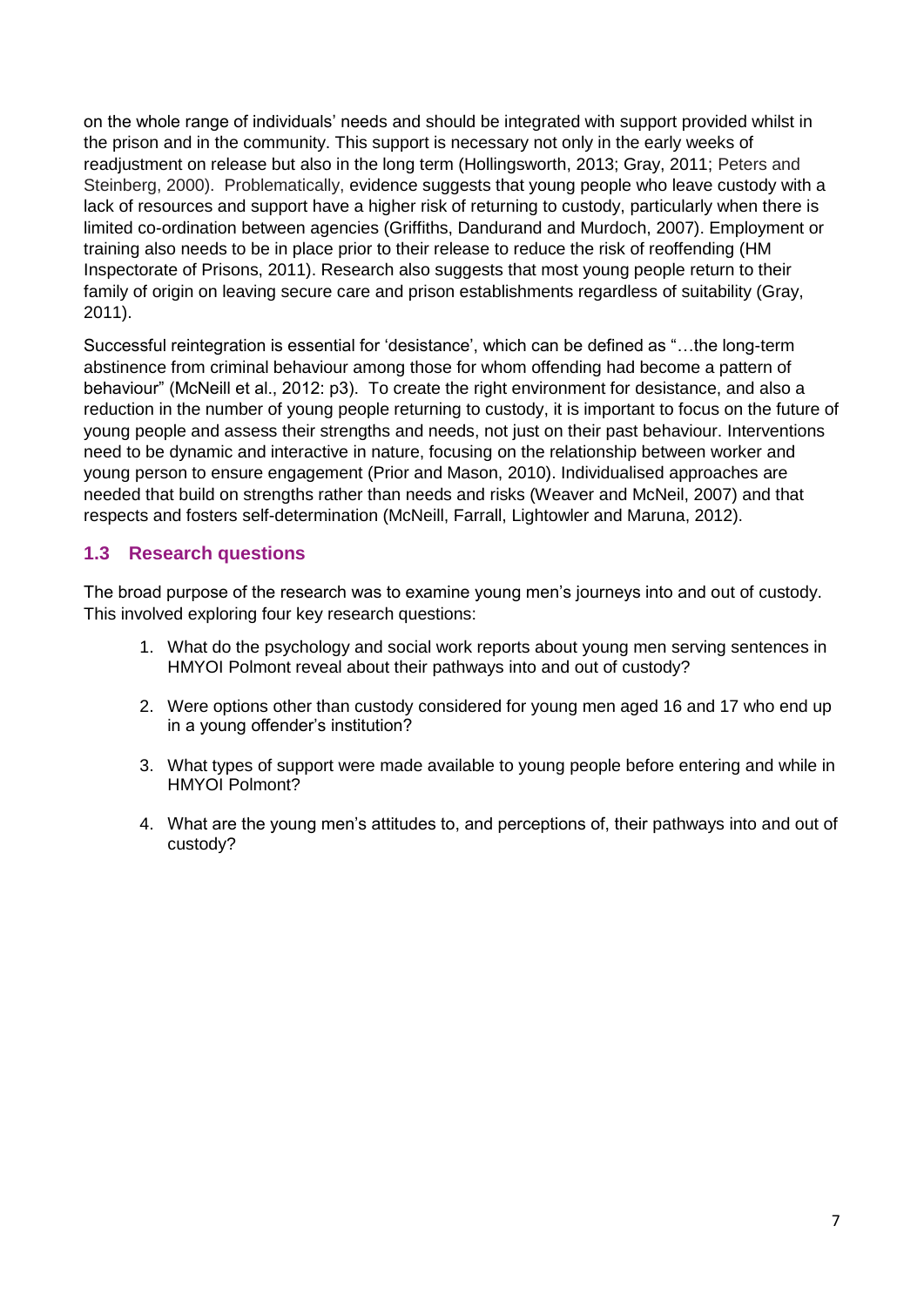## <span id="page-10-0"></span>**2 Research Methods**

This project addressed the research questions through employing a mixed-method design comprising two separate phases. The first phase involved conducting a detailed audit of the information provided in social work and psychology reports of 125 young men who were aged 16 to 17 at the time of entering HMYOI Polmont during the year prior to data collection (October 2012 to September 2013). The second phase consisted of carrying out semi-structured interviews with 11 of the young men to explore key themes identified in the first phase.

#### <span id="page-10-1"></span>**2.1 Data collection and analysis**

As noted above, the data collection involved two elements: a review of reports; and interviews carried out with young men who were currently in HMYOI Polmont. The data were then analysed for consistent themes.

#### **2.1.1 Reports**

A 55-item audit sheet was designed prior to data collection to capture the backgrounds of the young men from social work and psychological reports as well as assessing the extent to which young people in HMYOI Polmont had received or were receiving support across nine major themes. The themes were: social work; previous offending; risk assessment(s); educational experience; employment; family; health; and an 'other' category that took in additional details. The review included assessing the presence or absence of a discussion on each of these themes across reports and took into consideration the level of detail where it was offered.

Data from reports were collected by the research team within HMYOI Polmont during December 2013. The Scottish Prison Service (SPS) assisted the data collection process by making accessible all files within the boundaries of their data sharing rules. This required data to be collected in-person and under the observation of the records staff. During this time, data were collected through the completion of an audit sheet for each report.

In total, the files for 125 young people were available for review. The intention had been to base this review principally on the social work reports in the young men's files. Only a quarter of the files (32 out of 125) contained a report compiled by a social worker. Since all the files contained standard reports compiled by SPS psychologists, these were used as the primary data source, and were supplemented by social work reports where available. This has obvious limitations for the research, as the audit is undoubtedly constrained by what is routinely collated in psychology reports. A strength of the research, however, is the size of the sample, as a profile of this degree of detail has not previously been compiled with this population of young people. In addition, the interview data adds a richness and personal layer of information to routine audit data.

The research team also carried out research, with similar aims, based on a review of the files of 32 young men aged between 17 and 21 from the Forth and Fife Valley area, and interviews with 12 of them. There are clearly connections between the two projects. For this reason, the discussion later in this report refers to conclusions in the separate Supporting Forth and Fife Valley report which can be found on the CYCJ website. These are introduced with the caveat that the populations differed (in sample size and ages of the young people), that the sources of the file audit data differed, as explained above, and that the interview schedules were a little different.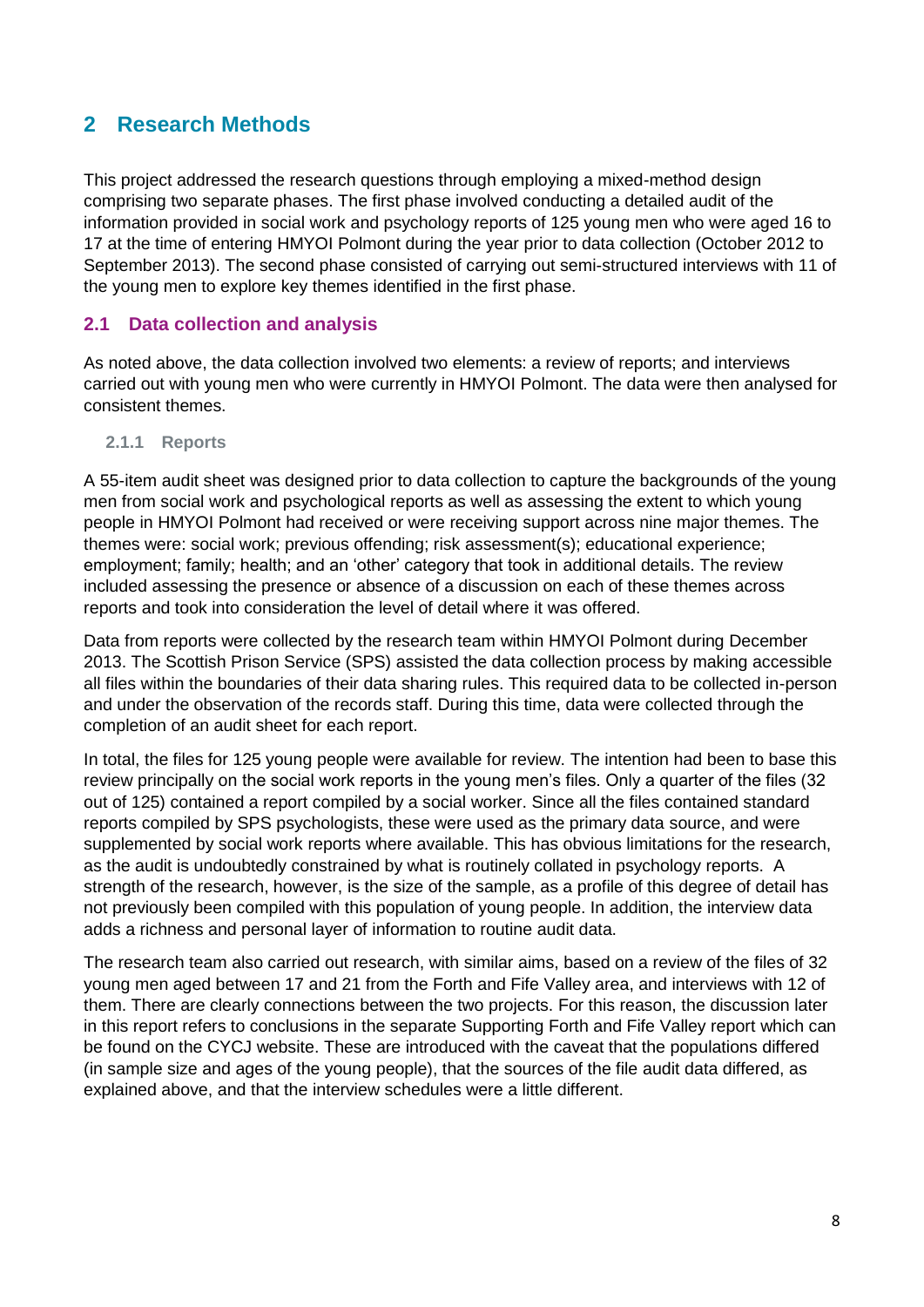#### **2.1.2 Interviews with the young men**

The second phase of the research required the creation of an interview protocol that consisted of questions around key themes, many of which were present in the audit sheet. The themes considered were: the young men's perceptions of their sentences; alternatives to custody; engagement with social workers; education; and having a plan for the future.

Interviews were conducted by the research team within the prison with young men who had consented to be involved in this additional phase of the research. During each interview two researchers were present, one of whom conducted the interview while the other took detailed notes. A prepared set of questions guided each interview and with the consent of participants, all interviews were audio-recorded and later transcribed.

#### **2.1.3 Data analysis**

Data that derived from the review of psychological and social work reports were entered and cleaned before analysing in SPSS. Codes were assigned to the data across variables in order to capture as much detail as possible from the reports. Basic descriptors (e.g. age, local authority) were categorised according to natural delineations and other variables were categorised following a review of all data according to the level of detail present in the reports. For example, the types of support young men had received or were receiving were categorised into themes that were present across all 125 reports which could not have been anticipated from the outset. Where there was a lack of detail in any domain across reports, data were reported to reflect the presence or absence of inclusion across reports. Data were entered in this fashion in order to reveal basic statistics across variables.

Interview data were transcribed verbatim and analysed across all interviews to look for recurring themes. After constantly comparing and refining categories, four broad categories were fully developed which included: information; relationships; the future; and education. A series of subthemes were developed across the categories which derived from language used across interviews by young people or were analytically imposed.

#### <span id="page-11-0"></span>**2.2 Ethical considerations**

Prior to conducting the research, ethical approval was obtained from the University Ethics Committee which endeavours to protect the integrity, security and well-being of participants and researchers in sensitive research settings such as prisons. The research proposal was therefore subjected to an extended ethical review.

CYCJ, through its continuing relationship with the Scottish Prison Service (SPS), then obtained permission to conduct the research within the prison. Following this, CYCJ worked in partnership with Barnardo's 'Plan B', a voluntary organisation that provides young people with support within HMYOI Polmont. 'Plan B' assisted with the process of informing all the young men in the sample that the research was taking place.

In keeping with usual ethical standards, young people were asked to formally indicate consent through signing a consent form. Consent extended to three items: to 1) participate; 2) give permission for the research team to review their report; and 3) engage in an interview. Young people were given the option to participate but decline an interview if they wished, and it was noted that not all young people who consented would be interviewed.

All young people were informed of their rights as a participant, including the option to refuse to participate at any time. It was assured that should a young person consent and later wish to withdraw they could do so without giving reason and without any consequence. It was also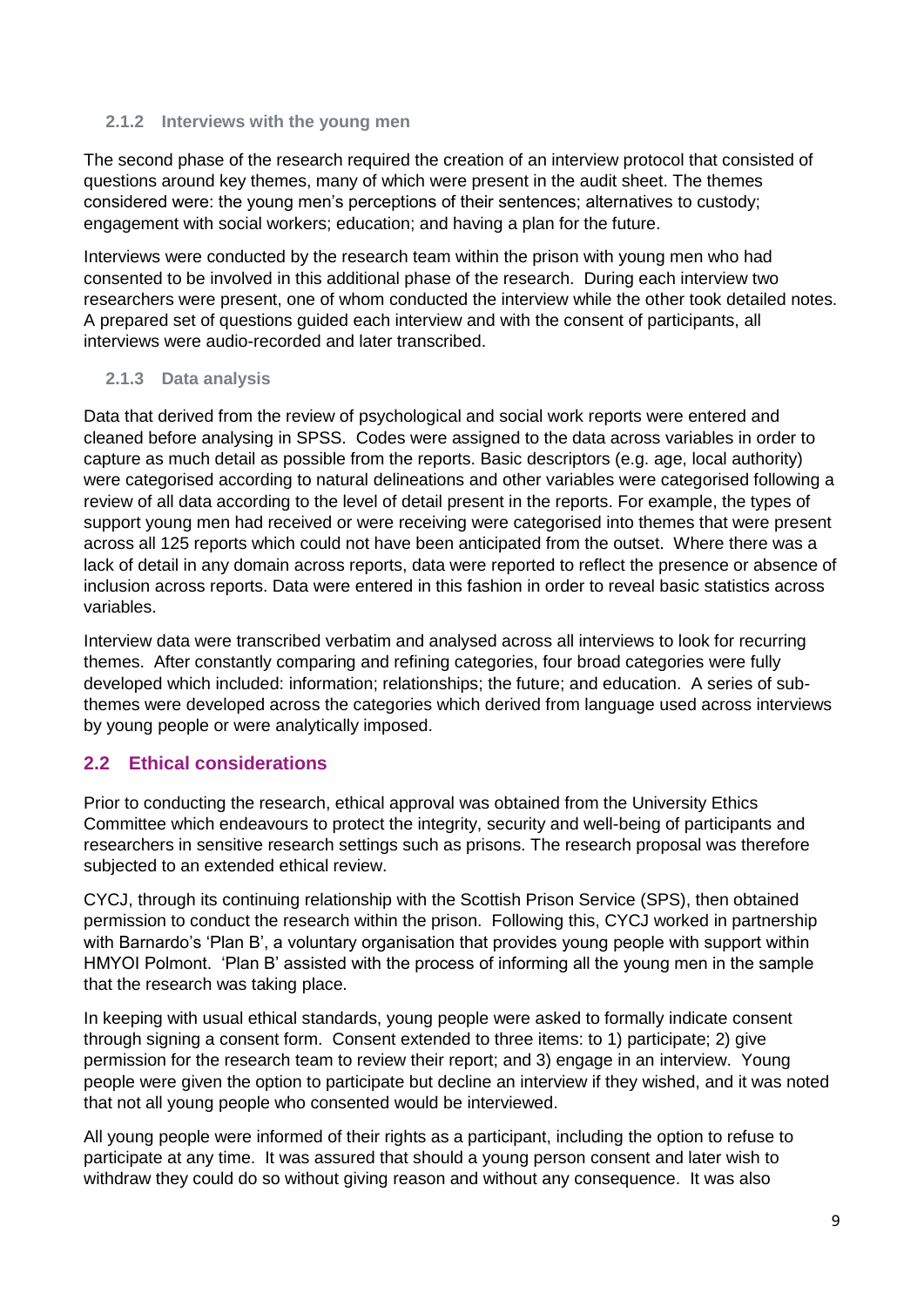emphasised that all information obtained would remain anonymous; in no way would anyone outside of the research team be able to identify the young people's responses, and these would not be made in any way publically accessible.

It was considered advantageous to have a worker or workers independent from the research team speak to the young men as they would then have someone within the prison that they could contact if they had questions or concerns. This approach meant that potential participants had the opportunity to talk over their involvement with 'Plan B' workers who requested and collected formal consent from participants. 'Plan B' workers passed consent forms onto the research team whom also outlined participants' rights and also reaffirmed consent before each interview.

## <span id="page-12-0"></span>**3 Findings**

This section presents the findings from both the audit of reports for all 125 young men in the sample and the interviews conducted with 11 of the young men.

#### <span id="page-12-1"></span>**3.1 Audit of reports**

The audit of reports allowed us to compile a profile of the young men in the sample, as well as highlighting specific details, including: index offences; length of sentence; previous involvement with the youth justice system; previous sentences; alternatives to custody; social work support; support from family and friends; health problems; trauma, alcohol and drug use; education, training and employment. The limitations of this approach have been outlined in the methods section, and should be borne in mind when interpreting the audit findings.

#### **3.1.1 Profile of the participants**

The 125 young men included in the research sample had all been serving a sentence in HMYOI Polmont at some point during November 2012-November 2013. Many of these young men had already been released from prison; however, the review was aimed at providing a retrospective profile of all young men who were in custody during this time period.

Each of the young men was between the ages of 16 and 17 when he began his sentence and the mean age of the young men at the time of data collection was 18.61 years (SD=.908). At this time, 4% were aged 16 years (5); 23% were 17 (29); 29% were 18 (36); 43% were 19 (54); and, less than 1% were 20 years of age (1).

Prior to sentencing, young men came from 22 of Scotland's 32 local authorities, $4$  with the majority originating from: Glasgow (18%; n=22); North Lanarkshire (14%; n=17); Edinburgh (12%; n=15); Aberdeen (10%; n=12); Dundee (10%; n=12); and, Renfrewshire (9%; n=11). While these naturally tend to represent the larger city areas, or built-up conurbations, comparison with population estimates<sup>5</sup> suggests that all of these areas had a higher proportion of young people entering prison than their population would suggest. For example, while Dundee and Aberdeen both represented 10% of the young men in the audit, they only make up 2.7% and 3.5% respectively of all 16 and 17 year olds in Scotland.

 $\overline{\phantom{a}}$ 

 $4$  One report did not specify a local authority for a young man.

<sup>&</sup>lt;sup>5</sup> GRO(S) mid-year population estimates, 2012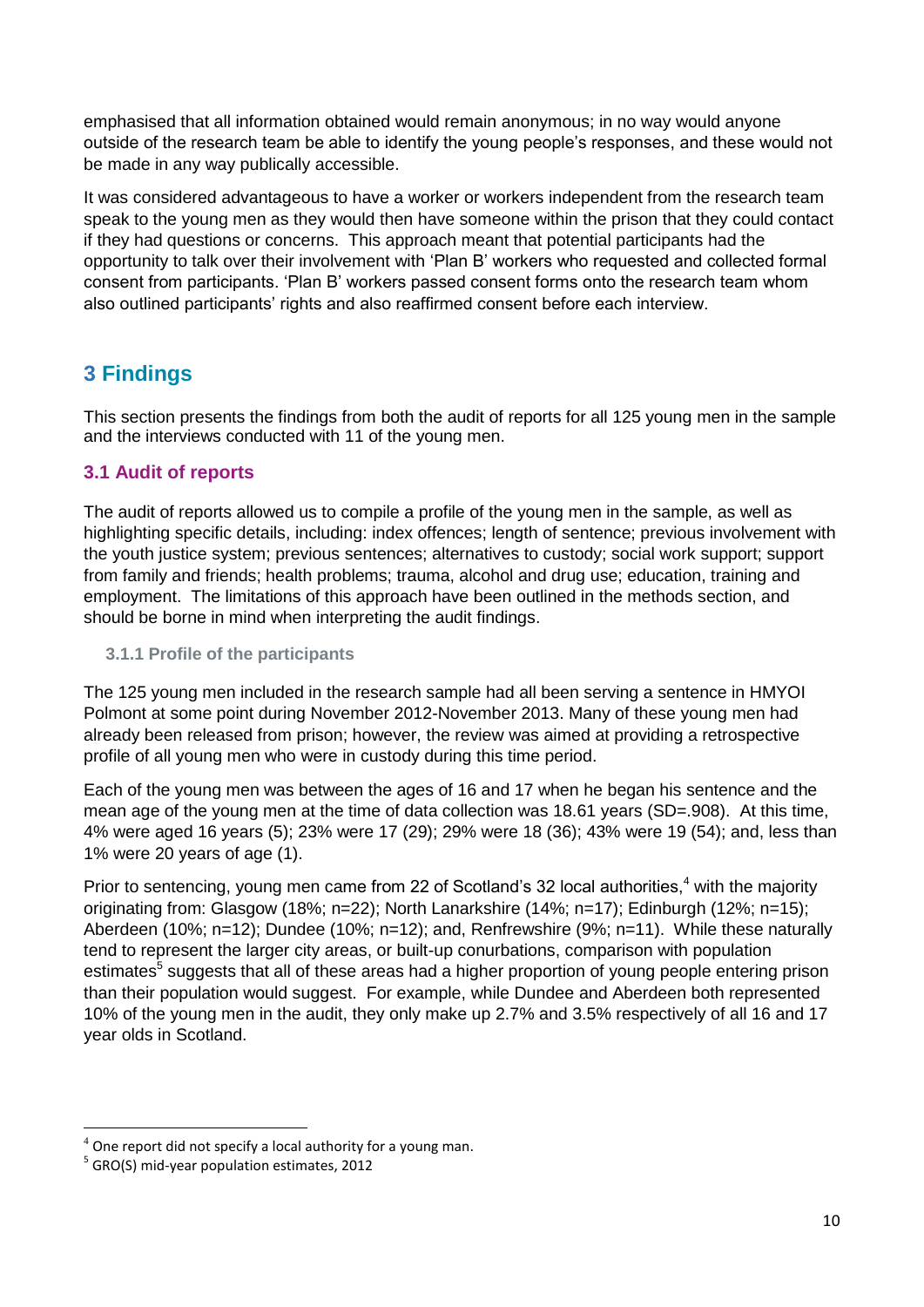#### **3.1.2 Offence nature and sentence length**

A total of 220 index offences, the offences considered in a sentencing decision, were recorded in the files. Offences tended to be violent in nature (71%; n=156) which includes both petty and serious assault, as well as offences such as robbery, threating behaviour and attempted murder. The next most frequent type of index offence could be categorised as crimes of dishonesty such as housebreaking and theft from a motor vehicle (11%, n=25). The third most frequent category of index offence (6%, n=14) included administrative offences, or offences related to the process of contact with police or justice systems. These mainly included breach of bail or other conditions, but also included resisting arrest or perverting the course of justice.

Table 1 describes the young men in the sample according to length of sentence, showing that the most frequent sentence length was between one and two years. 86% of the sample received a short-term sentence (less than four years) and would normally be eligible for unconditional release after serving half of the sentence.

| <b>Sentence</b>    | <b>Number of Young Men</b> |
|--------------------|----------------------------|
| Less than 6 months | 8                          |
| 6-12 months        | 31                         |
| $1$ year +         | 43                         |
| $2$ years +        | 19                         |
| $3$ years +        | 6                          |
| 4 years +          | 9                          |
| $5$ years +        | $\overline{2}$             |
| Life               | $\mathbf{1}$               |
| Not reported       | $\overline{4}$             |
| <b>Untried</b>     | $\overline{2}$             |
| <b>Total</b>       | 125                        |

*Table 1: Numbers of young men by length of sentence*

#### **3.1.3 Previous involvement with formal systems**

Almost two-thirds (63%; n=79) of the reports indicated the young people had previous involvement with the Children's Hearing System (CHS) and 66% (n=82) of reports noted the current sentence was their first experience of custody (including remand).

In 18% (n=23) of cases, the reports made no mention of previous involvement with the CHS and 20% (n=25) did not specify if the current sentence was the young man's first experience of custody, so it is possible that these figures underestimate the true amount of prior involvement with the youth justice or public care systems.

Details of involvement with the CHS were, however, limited and gave little to no indication of the circumstances that led the young man into the system. The reports indicated that more than a third of young people (35%) had previously been looked after or 'looked after and accommodated'.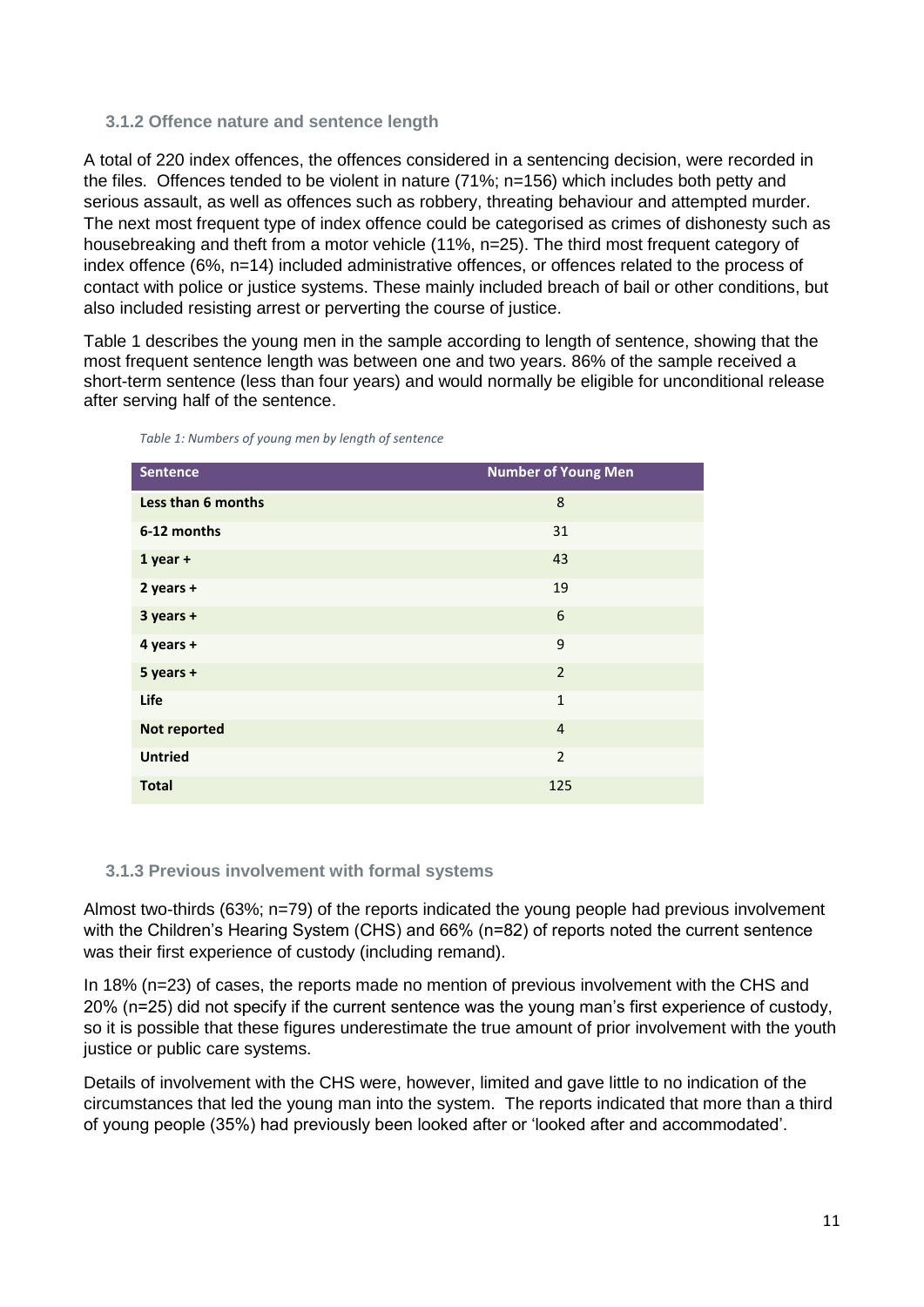#### **3.1.4 Previous offences**

More than three-quarters of reports (76%) did not specify the number of previous offences, with 11% (n=14) indicating there were no previous offences. In 5% of cases (n=6) there was one previous offence, while less than 2% had three, five or six previous offences, and 3% had either two, seven, eight or nine previous offences. However, the majority of data were drawn from psychological reports, which would not be expected to note the level of offending in detail.

#### **3.1.5 Alternatives to custody**

Information on alternatives to custody offered to young men was not noted in most reports, although again it is not expected that psychological reports would address this issue as they are compiled once the young man has entered custody. In 103 of the 125 reports (82%) it was not noted whether an alternative to custody had been offered to the young men. Among the minority of reports where this information was noted, the alternatives included: community payback orders (16%; n=20); fines (4%; n=5); supervision orders (3%; n=4); and restriction of liberty orders (less than 2%; n=2). In addition, less than 2% (n=2) of reports indicated that no alternatives to custody were offered.

Where an alternative was noted, 41% of reports (n=9) did not list more than one alternative.

#### **3.1.6 Social work support**

The reports indicated varying amounts of access to social work support prior to entering custody. More than half of reports (57%; n=71) indicated previous involvement, whereas a minority (18%; n=22) indicated no previous involvement. Just over a quarter of reports (26%; n=32) did not indicate clearly whether there was previous social work support provided.

In most cases (91%; n=116) it was not clear from reports whether the young people were receiving support from a social worker while in custody. Only one report indicated specifically that no social work support was being provided, while eight (6%) noted that social work support was being provided while in custody.

While 6% (n=8) of reports specifically indicated that through-care provisions were in place, in 74 cases (59%) there was no specific reference to through-care support.

#### **3.1.7 Sources of support and relationships**

Where sources of support were noted in reports (these were not noted in 27% of cases), the young men's mothers were the main support for 34% (n=43) of the sample. A total of 25 young men (20%) had support from both parents (including step-parents) and seven young men (6%) had support from fathers only. Other sources of support came from the wider network of relatives (6%; n=8) and eight young men (6%) relied on support from other sources such as friends or girlfriends.

Reports indicated that nearly half of the young men (49%; n=62) were residing with their parent(s) prior to entering custody. Some 14% (n=17) of reports did not specify with whom the young men were residing, while it was noted that in 6% (n=8) of cases the young men had no fixed abode.

Other living arrangements prior to custody were noted as follows: looked after and accommodated  $(4\%; n=5)$ ; lived with a girlfriend  $(5\%; n=6)$ ; living with a grandparent(s)  $(3\%; n=4)$ ; living with a sibling (2% ;n=3); living on their own (2%; n=3); staying in secure care (2%; n=3); or living with other friends or contacts (2%; n=3).

It was noted that 59% (n=74) of the young men in the sample intended to go home to live with their parent(s) following their release. Where other plans for living following release were noted, these were: with girlfriend (4%; n=5); with grandparent(s) (3%; n=4); with friends (2%; n=2); or on their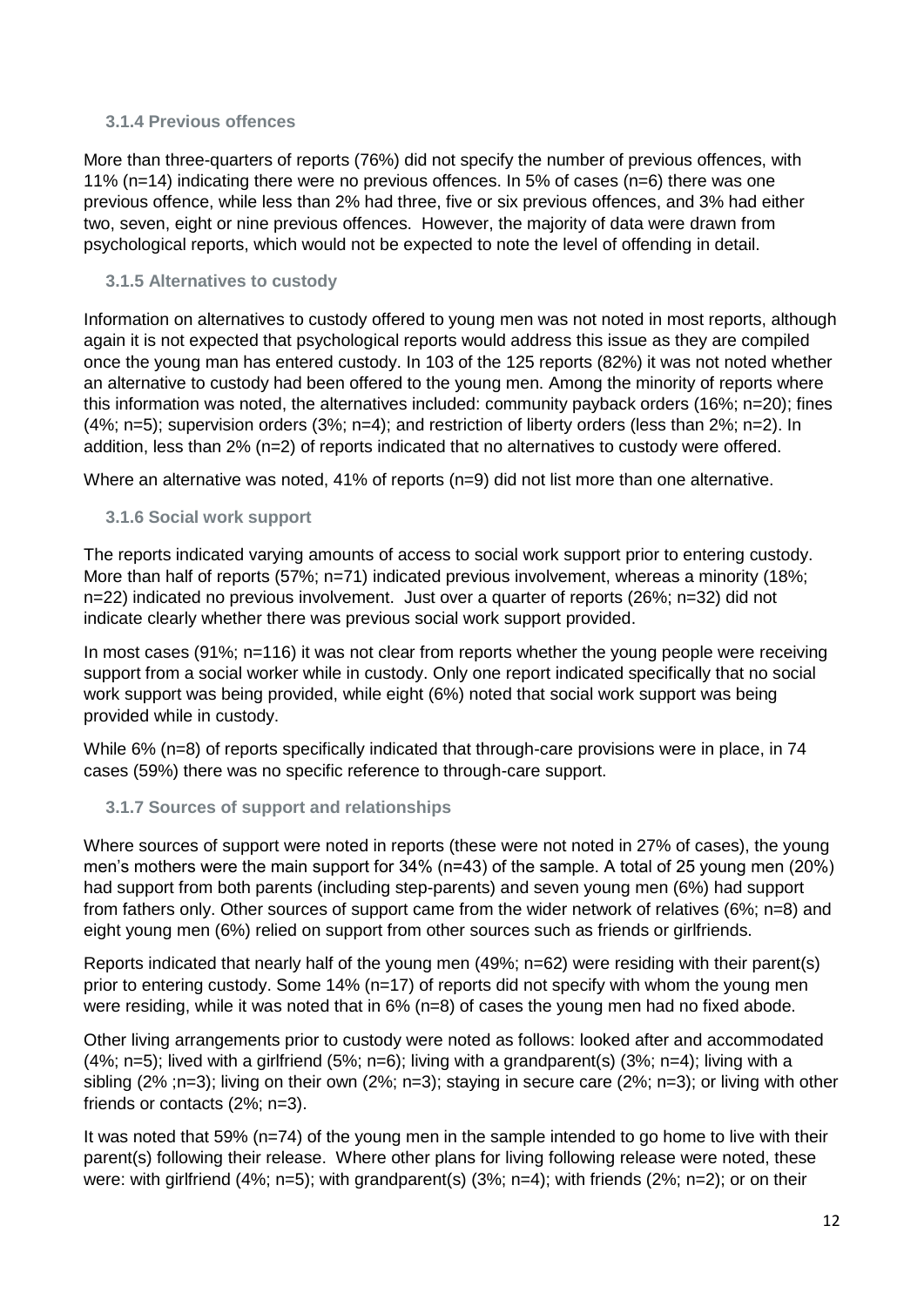own (2%; n=2). In 39% (n=49) of cases files did not indicate with whom the young men were planning to stay following release from custody.

#### **3.1.8 Health problems**

The majority of reports cited no health problems (64%; n=80) while the most commonly cited health problem was ADHD (14%; n=17), followed by depression (6%; n=8).

Other health problems recorded were as follows: mental health problems (5%; n=9); trouble sleeping (2%; n= 3); asthma (2%; n= 3); panic attacks (2%; n= 2); mood swings (less than 1 %); stress (less than 1%); migraines (less than 1%); PTSD (less than 1%); and other ailments (2%; n= 3).

Reports indicated that 88% (n=110) of young men did not display a risk of suicide prior to custody, while 90% (n=112) did not display such a risk in custody. Similarly, 82% (n=103) of reports specified the young men did not engage in self-harm; although 14% (n=17) had at least one selfharming episode prior to custody.

#### **3.1.9 Significant trauma**

More than half of the reports (59%; n=74) indicated that the young people had experienced significant past trauma.

The most commonly reported sources of significant trauma were: domestic violence in the home (17%; n=21); death of a parent(s) (10%; n=13) and the separation of parents (8%; n=10).

Other sources of significant trauma noted in reports were: death of a sibling/other relative (7%; n=9); removals from home (4%; n=5); exposure to external violence (2%; n=3); death of a friend (5%; n= 6); physical injury (2%; n=2); illness of a parent/family member (2%; n=3); and, desertion of a parent(s) (2%; n=2). Of note here is that the prevalence of bereavement is much lower than found in other studies of this population (Vaswani, 2014), and perhaps reflects the nature of the information included in the reports audited, rather than necessarily providing a full picture of past experience.

#### **3.1.10 Drug and alcohol use**

Reports revealed varying levels of alcohol and drug use. In 21 cases (17%) reports indicated the young men did not take alcohol, while in 25 cases (20%) the young men were reported not to use illicit drugs.

More than half (53%; n=66) were reported to drink alcohol regularly, while 48% (n=60) were reported to be regular users of illicit drugs. Twenty (16%) of the young men were described as being 'binge' drinkers or drinking alcohol daily, while 22% (n=27) were reported to use illicit drugs daily.

#### **3.1.11 Education, training and employment**

In half of the reports, it was not clear whether the young men were still in formal education when they began their sentence, or at what age they had stopped attending school. Almost one-third of the young men had left school aged 16 or older (29%; n=36), and one-in-ten who were aged 15 and therefore potentially close to or at school-leaving age (10%; n=13). Other ages at which formal schooling ended were below official school leaving age (10%; n=13).

In 80% (n=100) of the reports it was indicated that the young people had experienced exclusion from school, while in 20% of cases there was no explicit mention. Reasons for the exclusions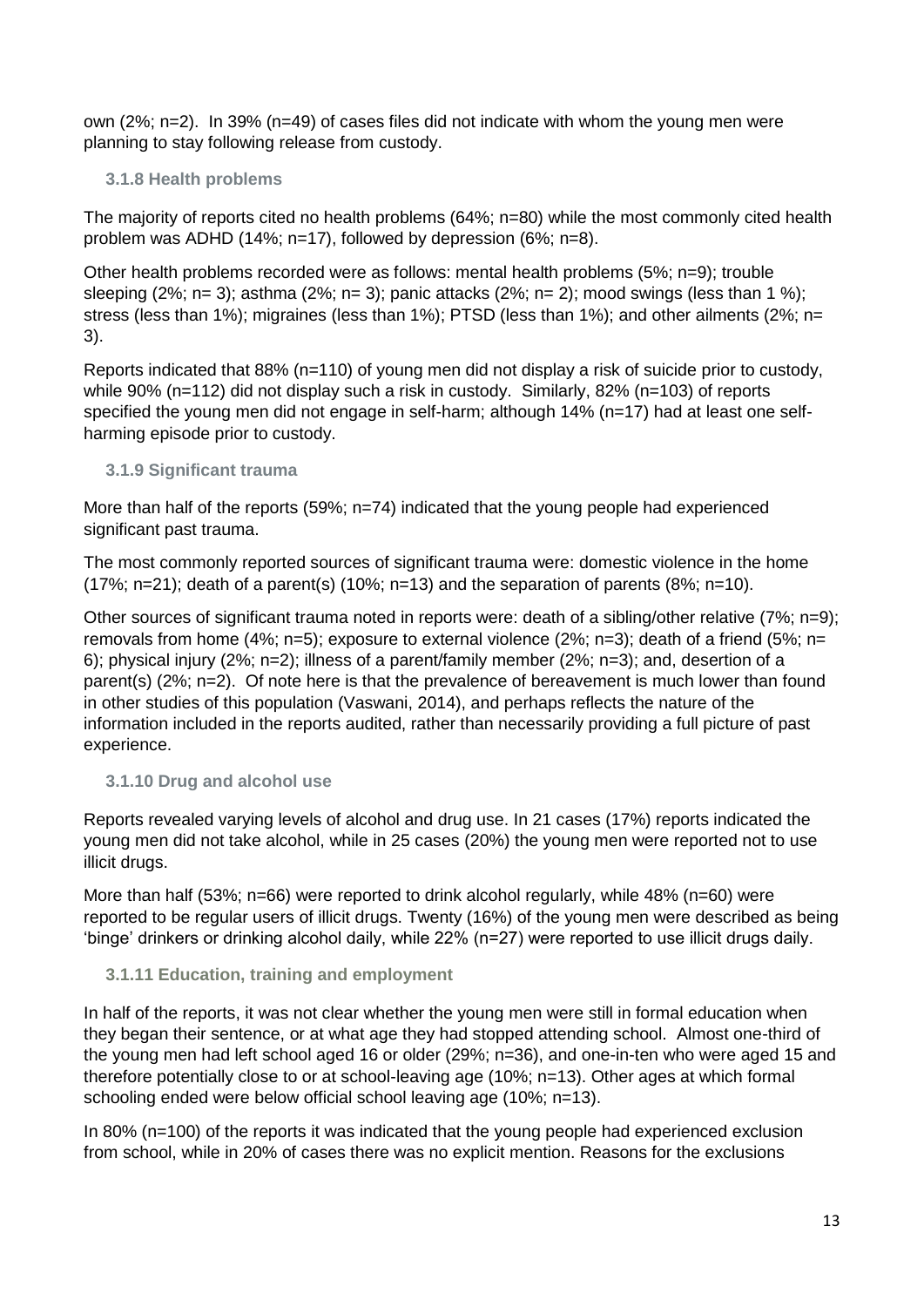included: attendance (10%; n=12), fighting (18%; n=23) and behavioral issues (18%; n=23) to the use of alcohol and/or drugs (2%; n=3). Almost one-third of reports (30%) did not specify a reason.

Approximately one-third of young men (31%; n=39) had educational qualifications listed, whereas 67% (n=84) of reports specifically stated that the young men had no educational qualifications.

Around 35% (44) of reports indicated young men had previously undergone some form of employment or training, whereas 61% of reports indicated young men had no previous employment or training.

#### <span id="page-16-0"></span>**3.2 The interviews**

In the sections which follow, the data from the 11 young men who participated in interviews are grouped under five thematic headings: perceptions of sentences; alternatives to custody; engagement with social workers; education; and having a plan for the future.

#### **3.2.1 Perceptions of sentences**

Seven of the 11 men interviewed expressed a lack of clarity or understanding about their sentence. Each young man seemed aware that some sort of sentence was inevitable; however several expressed confusion as to why they had got the sentence they received. The circumstances of determining sentences often seemed complex to the young people, leading to confusion, a perception highlighted by the young man who said:

*"I was thinking: they're trying to try me twice for it, that's why I [was] in secure. I was thinking I was getting out after secure [but] they said 'you've been remanded'"*

It was common for the young men to indicate they felt unclear about the explanations given to them and/or that they felt they had been given insufficient information. This perception is exemplified by the young man who felt he had been misled in relation to the sentence he received:

*"I didn't expect to come here because I had already done a sentence I started a year ago and I didn't expect it. I went up to court four times and they said if I had good behaviour I would get a community payback order. I went up on the fourth time and I was still on good behaviour but he said, 'No, twelve months'"*

Embedded in each of these expressions are competing interpretations of the applicability of alternative sentences. The interpretations appear to originate from either informal information sources and/or the young people's own observations. It would seem that these young men felt they were subsequently treated differently, a view evidenced by the young man who said:

*"…I've never done community service and I ended up in here. Most people you meet in here have done community service. I've only been on a curfew and then I came off probation and then I got a sentence"*

Similarly, another young man, asked if he understood why he was in prison, responded:

*"Not really. I've never done anything else really. I never had, like, any other sentence..."*

One can also infer from this response that this young man did not understand his progression from court to prison, given his lack of previous sentences. It is likely that the lack of clarity is compounded by the competing interpretations, since young people appear to be basing their views on the experiences of others (e.g. peers and family). In other words, the lack of clarity for some young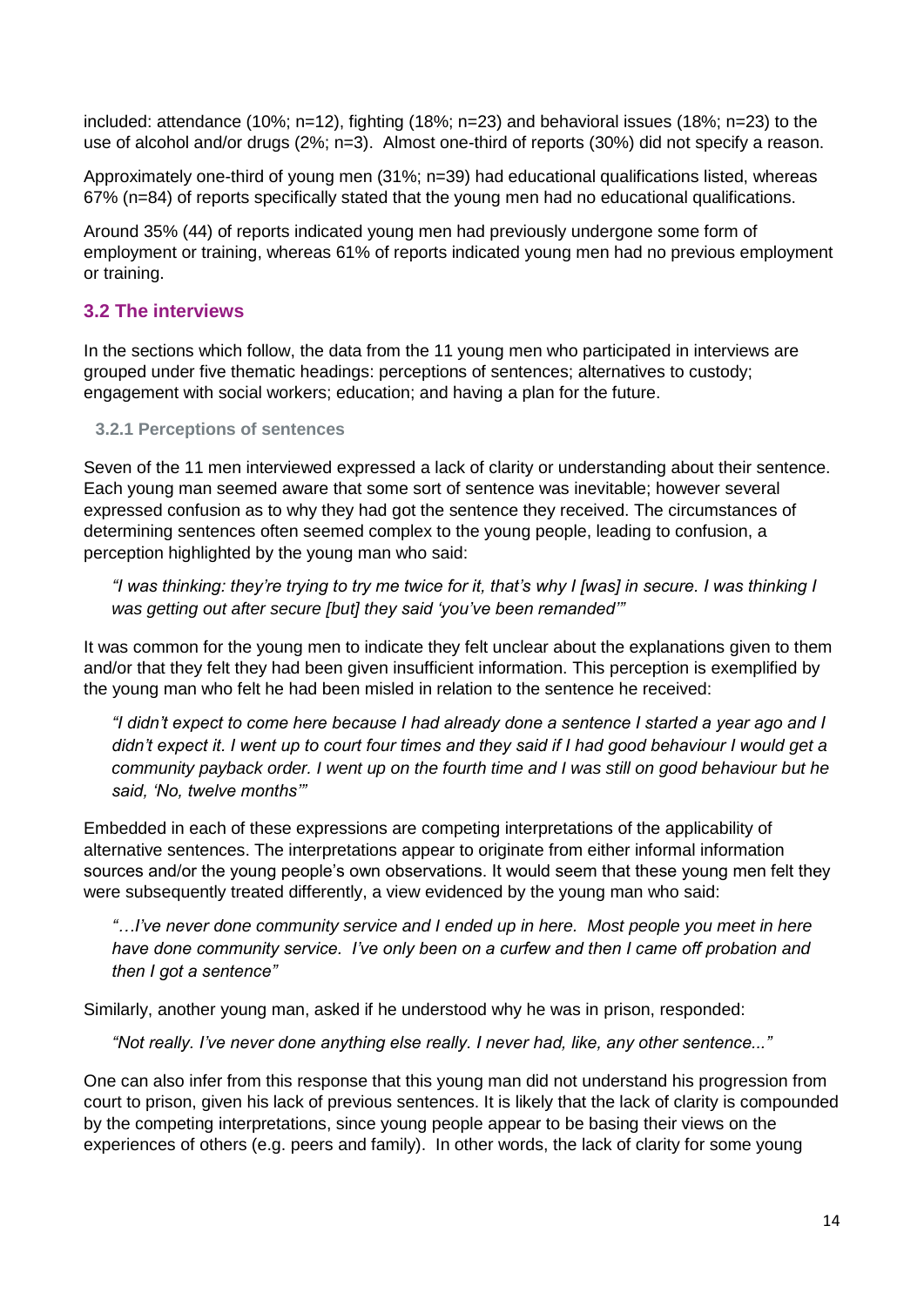people necessitates drawing on informal information sources, which, in the experiences of several young men, resulted in misconceptions.

While three of the young men interviewed indicated they were aware of why it was that they received the sentence they did, others expressed varying levels of awareness.

#### *"Maybe [it was] because I was high risk"*

This divergence in awareness suggests that there are barriers related to accessing information. The perceived lack of information also extends to the young people's admission to prison. Nine out of the 11 young men interviewed said that they did not receive any formal information about what prison would be like. Three of these nine indicated they had previously been in custody and had knowledge of what to expect. However, several of the young men stated that they received information from an informal source (e.g. friends and family) while only one stated that he had received information formally during an induction session.

*"My mum was in prison before I came in and she said it's not a nice place to be. But she said to me this is the life style she thought I was going to have so I've never really had much support from her… She was on drugs and I never really had a chance. It's not a place to be"*

How this variance relates to future desistance is unclear; however, exploring both awareness and access to information as it relates to young men's structure of social support would be particularly advantageous.

#### **3.2.2 Alternatives to custody**

Across interviews a range of attitudes was expressed toward being offered an alternative to custody. Five out of the 11 young men expressed a negative attitude toward being offered an alternative, three noted reservations to taking an alternative, and three said they would have taken an alternative to custody without reservations.

Among the five men who expressed a negative attitude toward alternatives, their views appeared to be related to previous experiences and social pressures*.* The former refers to experiences where, over time, young men have not only adapted to life in custody but have also said that they have become used to the routine that prison provides. This is best exemplified by the young man who said:

*"They tried to give me a community pay-back order but I just refused it… I've been locked up most of my life so I'm used to being locked up. Jail doesn't bother me. I'm in that routine now where I've always been in trouble from a young age, so it doesn't really bother me"*

Whereas this young man stated that prison did not 'bother' him, the need for a highly structured atmosphere seems apparent in considering possible alternatives. This is conveyed through his rejection of an alternative that would allow more independence. The disadvantages of loss of liberty are offset by the advantages of the known (structure and routine) versus the unknown (the expectations of community pay-back orders with uncertain pay-offs).

Similarly, another young man said:

*"Since I turned eight it's just been a life of jail. I must have spent about a year since I turned*  eight, with my mum and dad, the rest of its just been in and out of secure, in and out of *residential and now this"*

This young man had also, to some extent, adapted to life in a secure setting away from his family.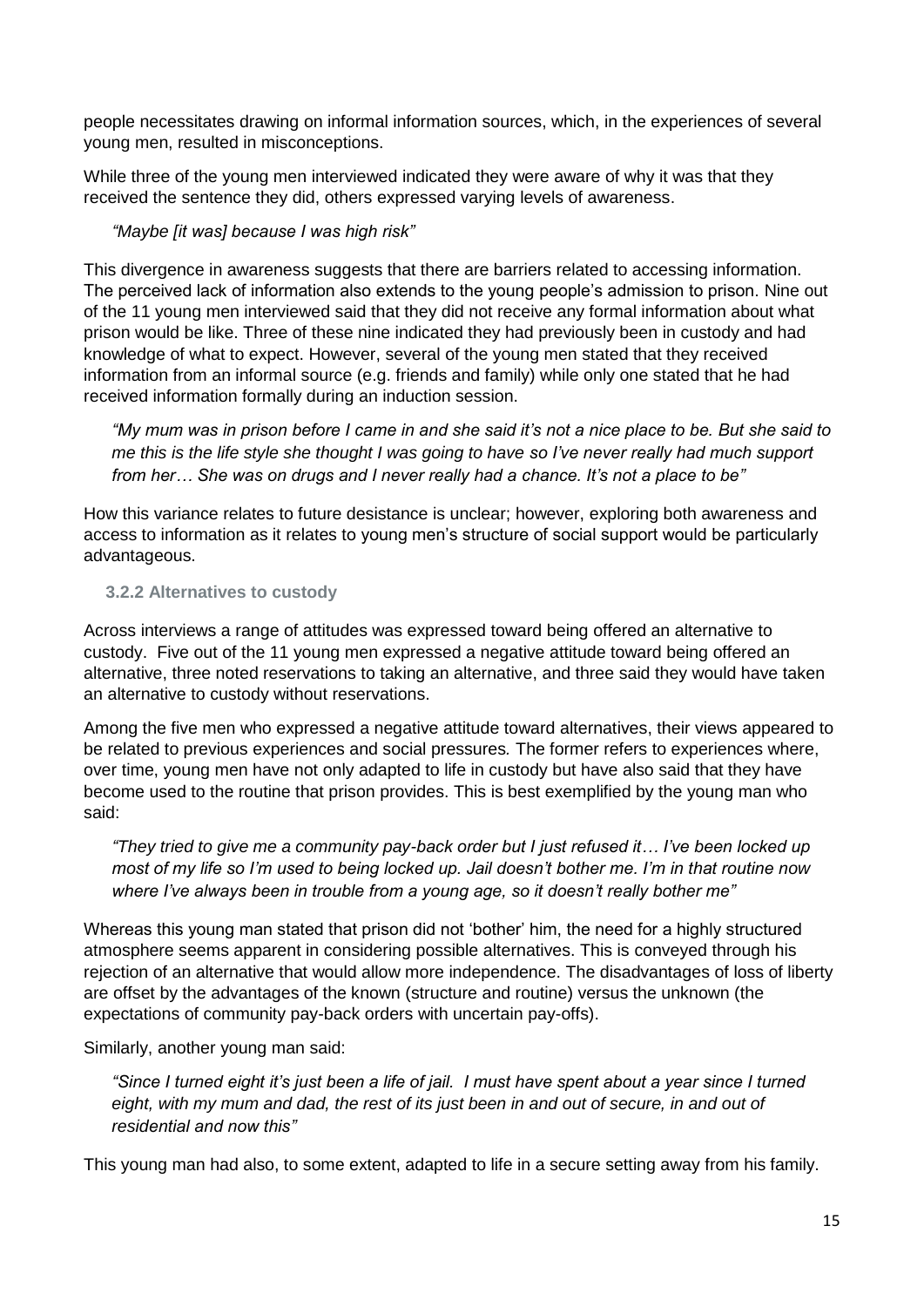The idea of social pressures was also evident across interviews. Three young men said that social interactions would probably have jeopardised their chances of successfully finishing the alternative. Two of the young men felt they might end up back in custody from these interactions regardless and therefore viewed custody as the 'better' option.

*"I would have probably took [an alternative] but I don't think I would have done it… because obviously I stay in [place name]. It's full of different schemes, the same as anywhere. All of the schemes fight and community service in all of them different schemes - there's got to be one or two people that are going to be doing community service, so if I was there I would end up boxing anyway, end up back in the jail, so I'm better off just taking the sentence"*

The three men who expressed reservations about alternatives to custody identified issues with relationships and practicalities as barriers to successfully completing an alternative, based on previous experiences. One said:

*"I didn't go to it [community payback order]. [I had] family issues and stuff going on in my life that I couldn't handle at the time"*

In his view, this was not taken into account at the time, and he went on to describe the sequence of events leading to prison:

*"I got taken back to court and they put me in here"*

Two of the young men also identified practical matters as being particular concerns. Beyond the logistics of locating and attending at hours young men felt were unreasonable, the idea of costs to attend also appeared to pose barriers.

*…getting up early [for a community payback order] and going to see the social worker. I did a few times but I ended up patching it… If I had more money [it would be different].*

Only three young men said they would have taken an alternative without reservations. These positive attitudes toward alternatives appear to be associated with being given a chance to *reach their potential*.

*"Any of them [alternatives]. Any of them that wasn't jail… like I said this is the fifth time I've been in jail and I'm only 17. I've not actually had a chance to prove I can work. Every time I get out I stay with my mum, but I end up getting chucked out because I smoke weed and I end up sitting out my nut every day in my house"*

On the other hand, another young man noted the value he assigned to being offered options which in his view could support his career plans.

*"Yes [an alternative would have been] definitely a hundred times better. If I got a community service then I would have done it. If I got a curfew I would have done it. Now I'm in here. I've got my football career which I'm fighting to keep my fitness and that going. You don't get fitness all the time in here. The work party I go to is hard to fit into a slot. I just wish it never happened to be honest"*

#### **3.2.3 Engagement with social workers**

Interview data also revealed differing attitudes toward social workers and the level of support from social workers young men anticipated upon their release. Two young men cited positive attitudes toward their social worker and anticipated continued support upon release; two cited positive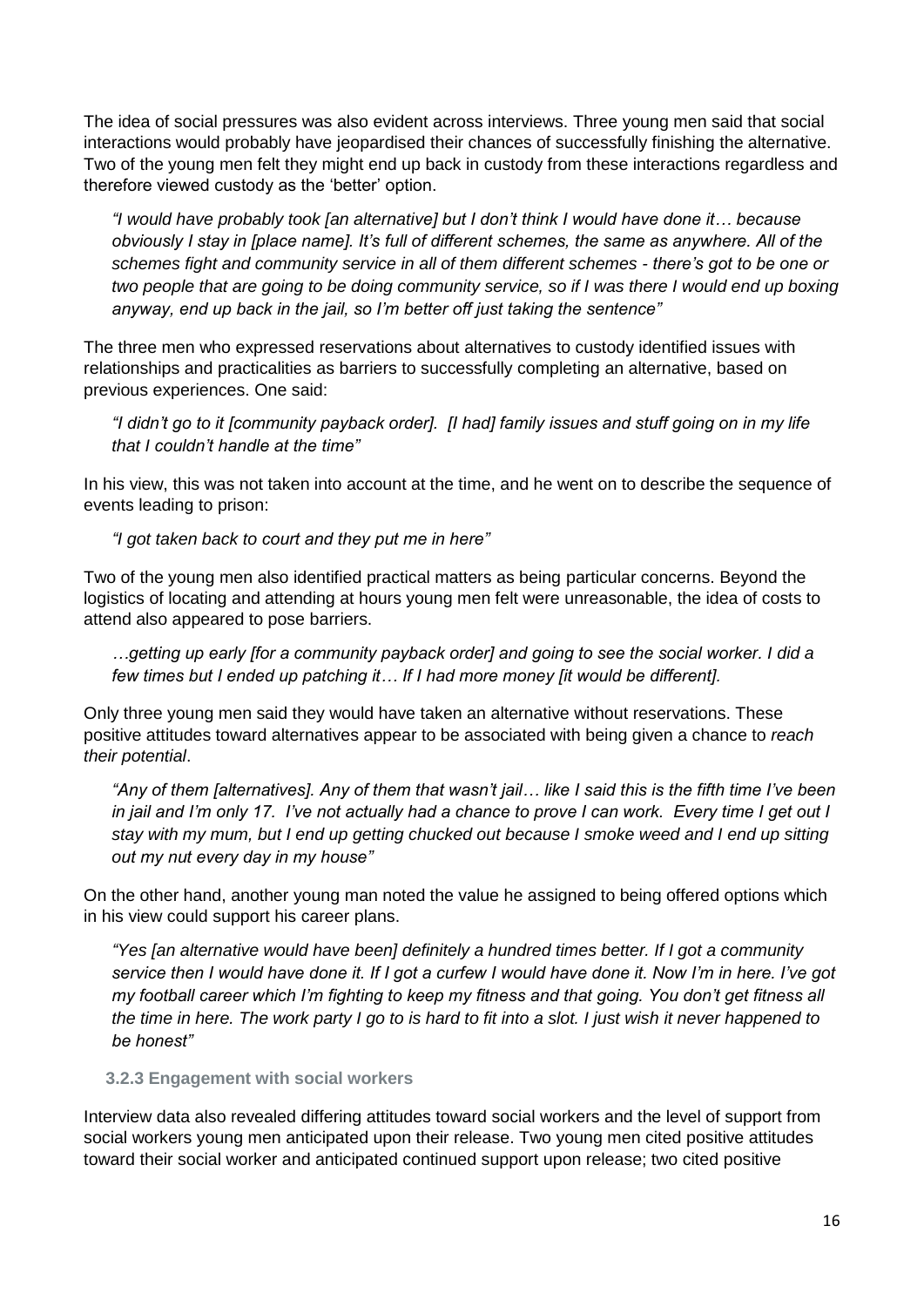attitudes but reservations about continued support; four cited negative attitudes and anticipated no future support; and three were unclear about both their attitudes and perceptions of future support.

Among the positive attitudes, some of the young men highlighted supportive relationships, in one case likening the social worker to a parental figure:

*"My social worker's like my dad to be honest. He's been there since I started acting up basically. He's been like a male figure in my life…"*

Another young man said:

*"Yes [I had] a nice social worker. When I get out I'll be going to see her and she said she's going to work with me again"*

One can infer that these young men were not only anticipating support in future, but that they were also open to and maintaining a positive attitude toward social work support given their experiences.

The divergence in attitudes included those with reservations toward and/or future accessibility to social work. Among the reservations voiced, several young men indicated that they were either unsure whether support would be there for them, or thought support might shift from their current social worker to another worker.

*"…by the time I get out it's going to be August and my social worker isn't going to be working with me anymore, so it's just got to be my through-care and after-care worker just now, and then see what happens from there"*

The uncertainty expressed relates, to some extent, to the young men's perception of the future. The shift in sources of support also challenges the likelihood of developing strong and positive social relations with a consistent source of support which is an essential ingredient for desistance. This may, in some way, relate to the negative attitudes that some young men revealed.

*"My SACRO worker, he's going to help me this time. Not like my social worker that just pretends that he cares and that…"*

Where he noted an alternative source of support, the disapproving view and negative attitude toward his social worker may in part stem from inconsistent support over time. This negative attitude invariably challenges the likelihood of desistance in that a key source of support is viewed as inadequate.

#### **3.2.4 Education**

During interviews, all of the young men indicated that they had been excluded from education at some stage. The majority of young men also noted that they did not attend school very often when they were enrolled. Within these expressions, however, were a variety of barriers to attending school, relating both to difficulties in engaging with learning and also to behavioural difficulties*.* 

Two young men described their previous experience in education as 'really difficult' and indicated that the source of their problems lay in learning difficulties.

*"It was really difficult because I have ADHD and I would try and get on with my work. I'm not dumb or anything, I'm smart. I used to try and do my work, but I used to get very agitated and hyper and I'd lose my temper like the flick of a light switch. I kept getting into trouble, fights and that sort of stuff"*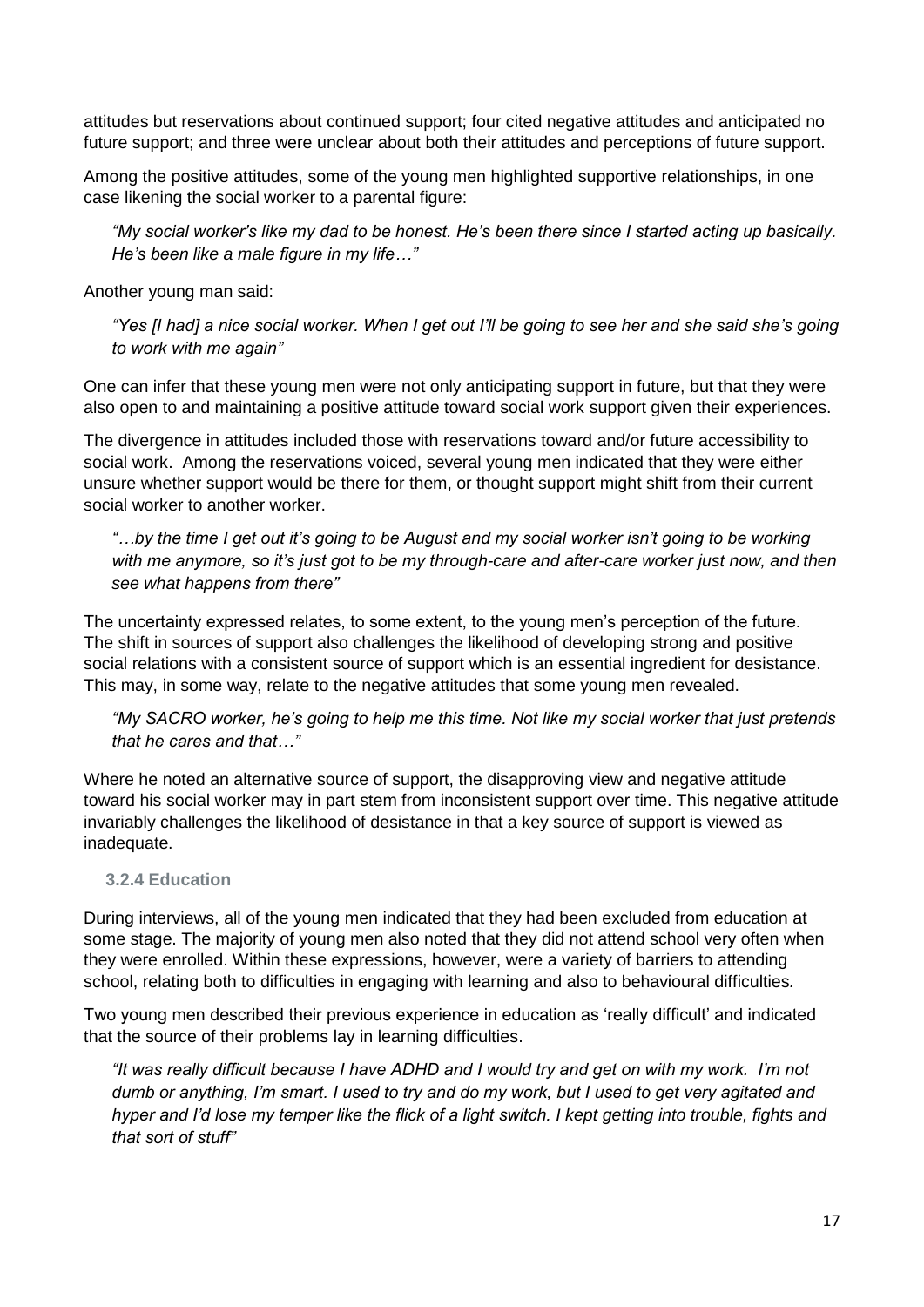*"[School] was really difficult, really difficult. I struggled through school all the time. I never really got on with anyone. I just used to always get suspended or kicked out of school or moved school. I never had a good experience at school"*

Some of these young men attributed their difficulties in settling in school and behaving appropriately to their lack of attendance at school.

One young man stated:

*"I was always the one that was starting the stuff and I was always looking for attention and that…"*

For most, behavioral issues contributed to a perceived chain of events leading to custody. This is exemplified by the young man who said:

*"I got chucked out just before they were doing exams. [Residential school] was good for work experience. They would get you work like that but then obviously I got secured and remanded 'til I was 16 and then they put me in here"*

However, across all interviews, young men could identify an aspect of education that they enjoyed. Their attitudes toward education were therefore broadly positive while some were more neutral.

*"I went to a work skills course in college. I'm going back into college when I get out"*

Some of the young people we interviewed had developed enthusiasm for activities they had been introduced to while in prison. Two described to us their interest in working with animals as a result of participating in dog training and another young man told us about learning about bicycle mechanics. All three were clearly learning specific and more general life skills, though none described their participation as being educational.

#### **3.2.5 Having a plan for the future**

Interview findings revealed variance in the level of importance assigned to holding a plan following completion of sentence. Two young men felt it was 'very important' or 'really important' and two felt it was 'quite important'. Three attributed some value to holding a plan, one felt it was 'not really important' and two others were unsure.

The young men who attributed significant value to having a plan indicated that they felt the lack of a plan brought about negative and even cyclical events and results. For example, one young man said a plan was:

*"…very important because if I don't have a plan I'll just fall back on myself and I'll end up back in here"*

Another young man had views about what might happen without a plan:

*"[A plan is] quite important. I always need to be one step ahead. If I don't do it, stuff will just pop in my head and I'll go and do that instead"*

Another young man associated his lack of a plan to the high likelihood of returning to custody:

*"…really important. The other times when I was in remand I left without support and came straight back"*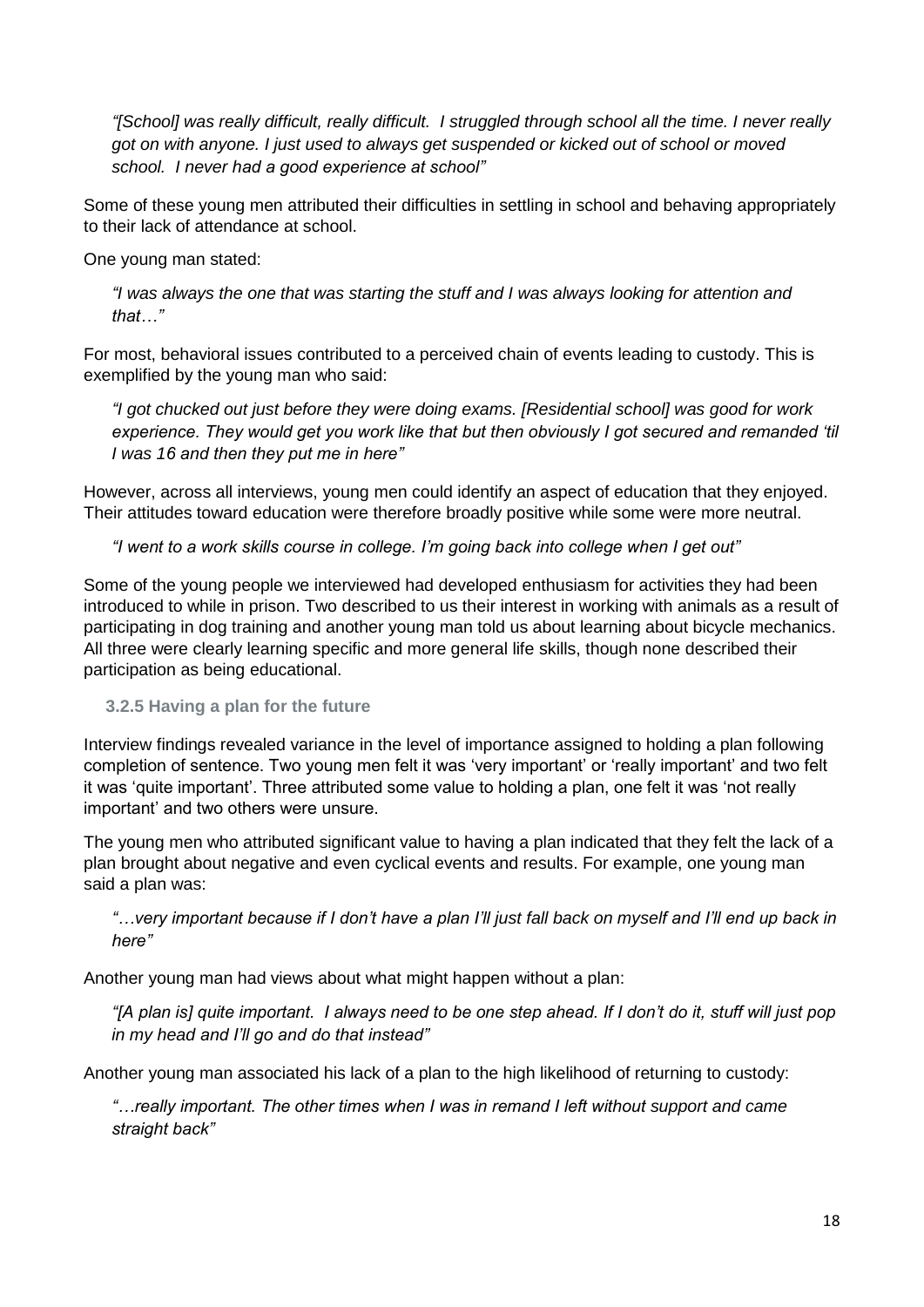Those who attributed some sort of value to holding a plan did not directly speak of a plan. Rather, they spoke about getting their 'life back' or putting their 'head down'. We can infer from these examples that some sort of plan, no matter how vague, is of value to these young men. Yet across these examples, it is evident that there are social temptations to staying the course of a plan. This is noted by the young man who said:

*"…last time I was in prison she [social worker] helped me and gave me a plan, but I just ended up going out and seeing all my same pals again and patching it"*

In other words, a plan in itself was seen as valuable; however, the young men noted obstacles toward continuing with a plan, especially where they felt these would become derailed by becoming involved again with their peers.

Sometimes even with a plan and agency support young people can face considerable barriers in putting their plan into effect.

*"Last time I got out the women from Plan B helped me get a college course but when they got back to me I was in court and I ended up getting the jail"*

Where some young men felt obstacles rested with their personal choices, others felt they were influenced or even created by other forces.

The two young men who were unsure about the importance of having a plan, as well as the young man who assigned very little value each spoke in ways suggesting that they had not thought extensively about a future plan, or were perhaps unsure of how a developed plan could support their reintegration. One young man said:

*"[A plan is] not really [important]. Just what I said [I just want] a wee job and that"*

When probed further on this, however, the young man did not reveal any further details about how this may be possible or what he would like his future to look like.

## <span id="page-21-0"></span>**4**. **Reflections on the Findings**

#### <span id="page-21-1"></span>**4.1 Discussion**

The young men whose experiences are documented in this report have had, for the most part, a childhood marked by disadvantage, disruption and exclusion. Finding themselves in prison, even with the access to the range of supports this provides, makes these young men among the most marginalised youth in our society.

These young men present a challenge for society in general, and for the professional community in particular. Almost three-quarters had committed offences of a violent nature and the use of prison as a disposal is indicative of the physical risk of harm they present to themselves and others.

At least two-thirds of the young men had previous involvement with the Children's Hearing System. They tend to be young people with a history of vulnerability for whom society's patience has run out. For at least two-thirds of the young men whose files were reviewed, the current sentence was their first time in custody. The direct impact of imprisonment is the loss of the right to a normal childhood, but having a child in prison adds to the stress on families who are usually already dealing with many difficulties.

The file audit showed that a very high proportion of the young men had experienced exclusion from school and all 11 interviewed said they had been excluded from a school at some stage. Some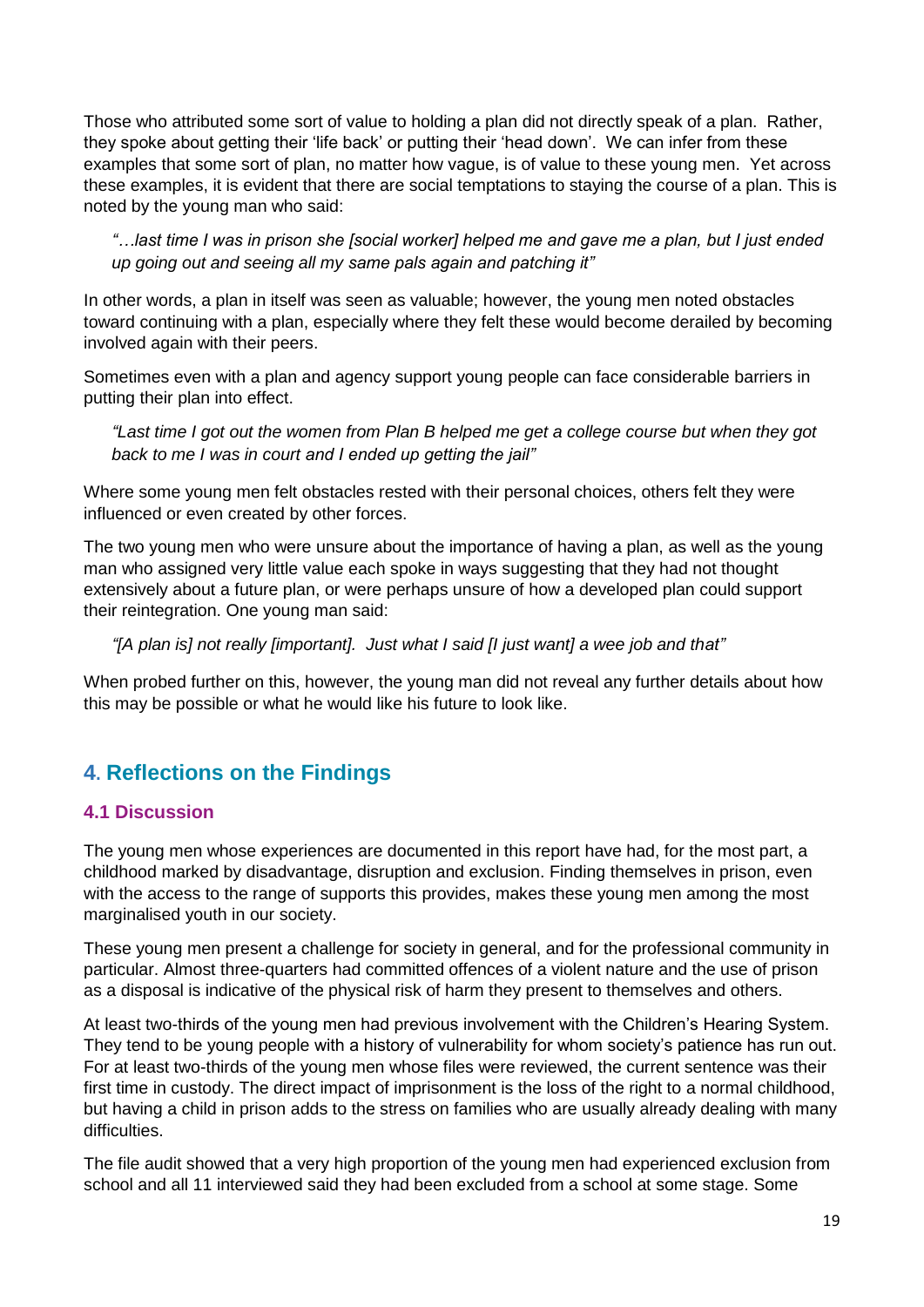experienced multiple exclusions. Poor attendance and disruption had interfered with schooling. Gaps in education, compounded for some by learning difficulties, and for others by getting into trouble for challenging behaviour and into fights with fellow-pupils, made schooling a very unsatisfactory experience. "I struggled through school all the time." It was not always clear from reports what the educational status of the young men was immediately prior to prison. A high proportion had no educational qualifications and a majority had no previous experience of employment or training. Despite their poor experiences, few of the young men we spoke to were openly hostile about learning, particularly if it was perceived as enjoyable and useful. This finding is supported by a similar finding in the interviews with 12 young men in the parallel Forth and Fife Valley study.

A high proportion of the young men had experienced significant past trauma. While most had not been noted as having a risk of suicide prior to custody, a high proportion was assessed as a suicide risk in prison. Around half were noted to take alcohol regularly and a similar proportion was noted as being regular users of illicit drugs. The interviews did not explore health issues with the young men but it is clear that health problems and the support available will present a significant additional challenge for many young people building new lives following custody.

There was a lack of clarity or understanding about their sentence in the majority of the young men interviewed. This was also a finding in the parallel Forth and Fife Valley study. Being unclear about the explanations given or feeling they had been given insufficient information was common. Most of the young men also told us that they had not received information about what they could expect in serving their sentence in prison. Some appeared to rely mostly or exclusively on friends and family for information.

In reviewing the files it was not always clear whether alternatives to custody had been considered by the Court. In fact, we could confirm that alternatives had been considered in only 18% of cases, but this is likely to be a considerable underestimation of the reality because we were reliant on SPS psychologists' reports, rather than social work reports, in the majority of cases and we would not necessarily expect to find details of disposal considerations in these reports. The parallel Forth and Fife Valley study, which was based on social work reports, found that in 12 out of 32 reports it was not indicated whether alternatives to custody were appropriate.

The young men we interviewed varied in their attitudes towards alternatives to custody. Only a minority would have opted for an alternative if it had been offered. This finding is not particularly surprising, when considering the complexity of influences. For at least some of these young men, prison represents a highly structured life which is relatively appealing compared to the social and economic uncertainties of life outside. For some also, it provides the security of the known, an extension of institutional life they have experienced in residential school and secure care. "I'm in that routine now where I've always been in trouble from a young age, so it doesn't really bother me."

The young men were also realistic about the social and practical barriers they would face in being successful in an alternative to custody. For some, the expectation of failure meant that committing to an alternative to custody only meant postponing the inevitable, 'patching' it, and eventually ending up in prison. This finding suggests that, to be successful, alternatives to custody need to have a high investment in tailored support.

It was not clear from reports (for 91%) whether there was continuity of support from a social worker while the young person was in custody. (Only seven of the 12 young men interviewed for the parallel Forth and Fife Valley study said they received regular visits from social workers while in prison.) The interviews carried out for this study revealed both positive and negative attitudes to expectations of social work support, largely depending on previous experience. The fact that several of our interviewees were uncertain about the support they could expect or felt that their case would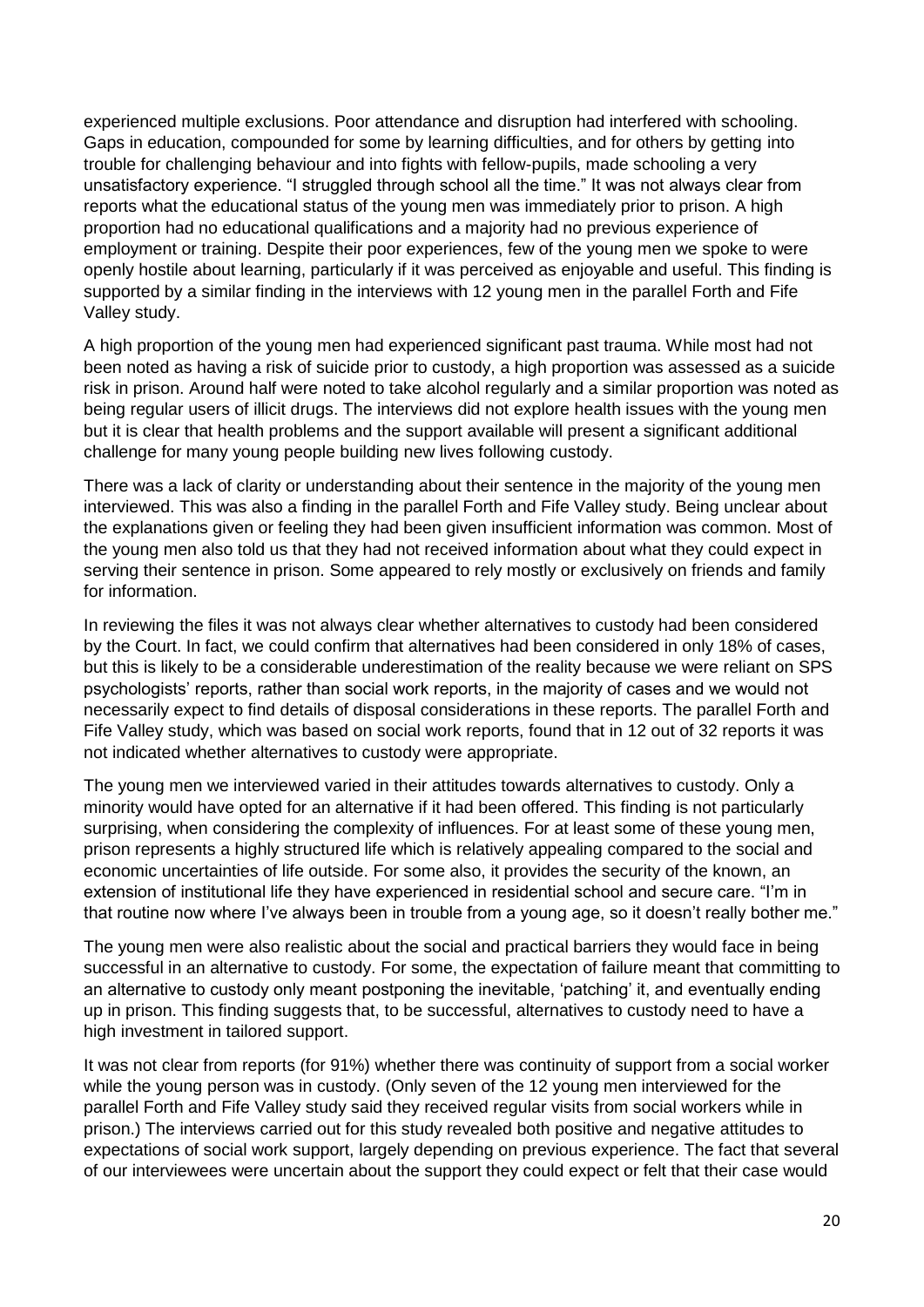shift to an unfamiliar worker, is worrying and, if typical, suggests a need for better communication and more clarity about the aims and expected outcomes of social work support for this group.

It was not always clear from the reports what continuing support was available to individuals, and therefore the degree of continuity in social and emotional relationships within their family and friendship networks. About half of the young men were living with a parent prior to entering prison, and a higher proportion (59%) expected to go to live with a parent when they left prison. In a third of cases mothers were said to be the main source of support.

The young people we spoke to had differing views about the importance of having a plan for the future. Some recognised that having a plan would help them to avoid custody in future, while others anticipated difficulties in avoiding peer pressures to be involved in activities carrying the risk of arrest and further sentences. Aims were more likely to be expressed in immediate and utilitarian ways: having a 'wee job' or 'keeping the head down'. This is not surprising, and perhaps realistic, but it does highlight the importance of continuity of social work planning for and involving young people, prior to, throughout, and beyond prison.

#### <span id="page-23-0"></span>**4.2 Recommendations**

- **1.** It is important that criminal justice social work reports are available to prison staff, and therefore that they follow young people to prison, so that there is continuity in maintaining future planning which in many cases will include previously agreed pathways plans for through-care and support arrangements for ambitions in education and employment.
- **2.** There is a need to ensure clear information is available for young people about court processes beforehand, and reasons should be given to explain sentencing after the court experience. This could be supported by the development of resources to explain court processes, such as the through-care process map<sup>6</sup>. Such resources could then be used as a prompt for discussion in supervision sessions.
- **3.** All Court reports should offer alternatives to custody for consideration. There is a need for more discussion among stakeholders about the value to society of developing more and a greater range of alternatives to custodial sentences. It is also important to address the very real fears young people have about failing to complete alternatives and the value they place on the structure and predictability of prison. Community-based alternatives to custody need a high investment in individually tailored support.
- **4.** Having continuity of support from a social worker for the duration of the sentence should be an important part of the rehabilitative process. There also needs to be continuity in planning which can take account of existing pathway plans and also the young person's developing views about housing, education and employment following the end of sentence. Given the importance of families as the main source of support for proportion of the young people, their needs should also be taken into account.
- **5.** Support for continuing engagement with education should be a priority for this group of young men, among whom a high proportion had negative school experiences. The finding that few of the young men we spoke to were openly hostile about learning, particularly if it was perceived as

**.** 

<sup>6</sup> See: http://content.iriss.org.uk/throughcare/sw\_st\_01.php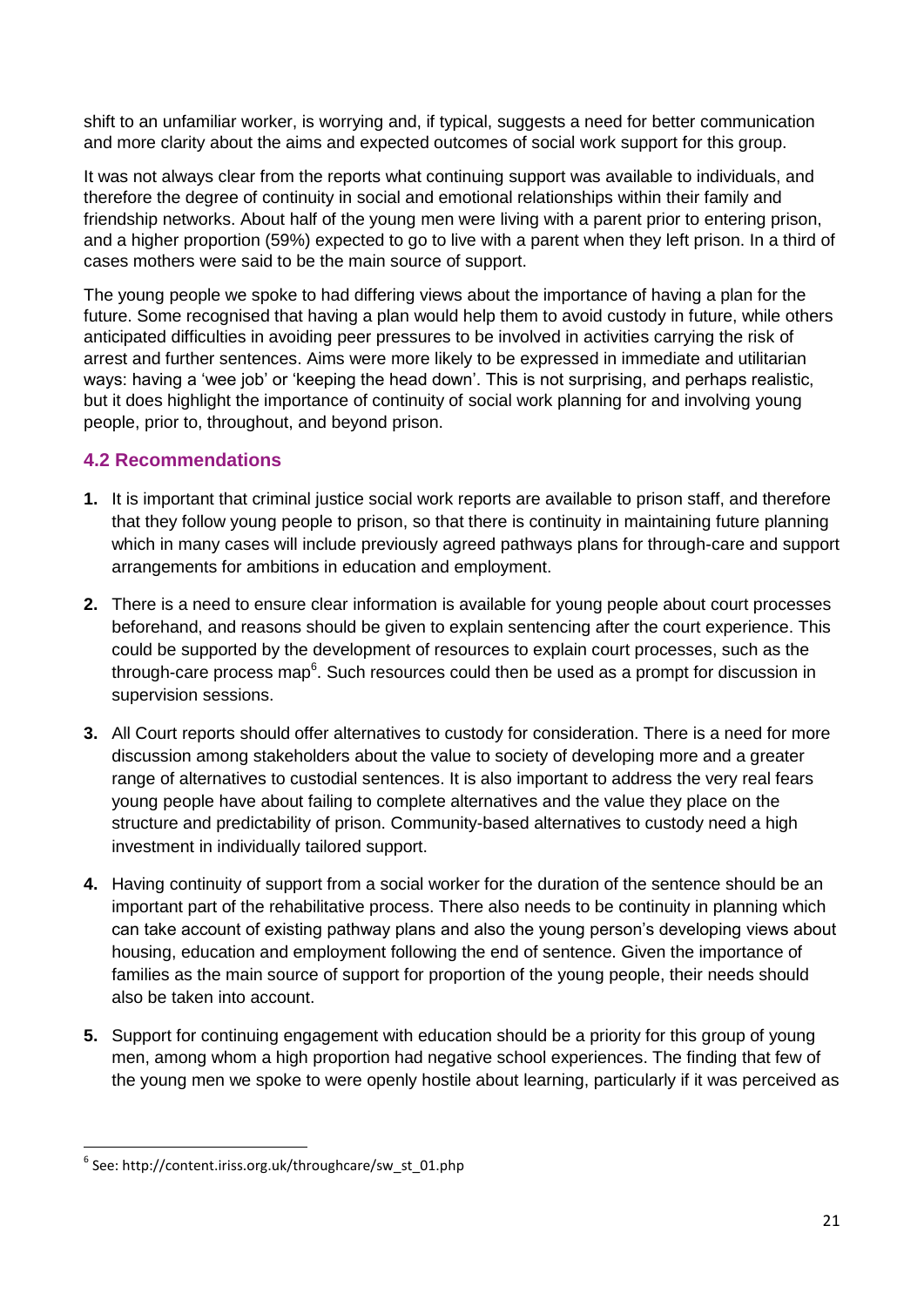enjoyable and useful, is encouraging. If our interviewees are typical, this underlines the value of creative, and individually tailored, approaches to supporting learning.